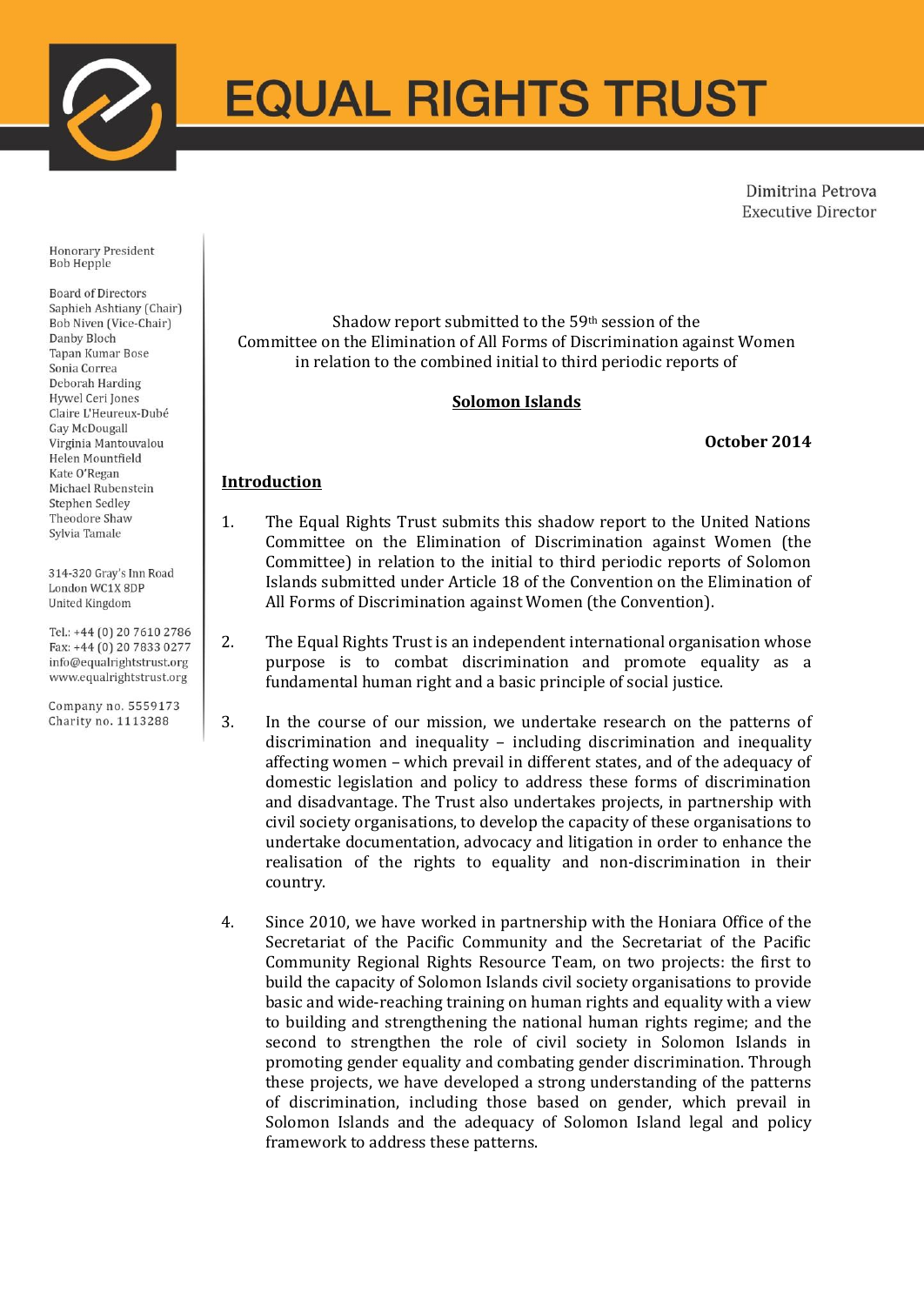5. In the course of our work in Solomon Islands, we have identified two overarching problems which limit the ability of women to participate in all areas of life on an equal basis with men. First, deep-rooted cultural attitudes unfavourable to women have farreaching effects on many areas of women's lives. Second, we have identified a lack of effective constitutional and legislative provisions providing protection from discrimination on all grounds, including gender.

## **Article 2 – Constitutional and Legislative Provisions**

- 6. Under Article 2 of the Convention, States Parties undertake to "condemn discrimination against women in all its forms, agree to pursue by all appropriate means and without delay a policy of eliminating discrimination against women" and to "embody the principle of the equality of men and women in their national constitutions or other appropriate legislation if not yet incorporated therein and to ensure, through law and other appropriate means, the practical realization of this principle".
- 7. The Committee, in its General Recommendation No. 28 on the Core Obligations of State Parties under Article 2 of the Convention on the Elimination of All Forms of Discrimination Against Women, has elaborated on the nature of states' obligation arising under Article 2, stating that:

*Article 2 is crucial to the full implementation of the Convention since it identifies the nature of the general legal obligations of States parties. The obligations enshrined in article 2 are inextricably linked with all other substantive provisions of the Convention, as States parties have the obligation to ensure that all the rights enshrined in the Convention are fully respected at the national level.*<sup>1</sup>

- 8. The Committee has further confirmed that the obligation on state parties under Article 2 has three elements. States are required to respect the right to non-discrimination by refraining from "making laws, policies, regulations, programmes, administrative procedures and institutional structures that directly or indirectly result in the denial of the equal enjoyment by women of their civil, political, economic, social and cultural rights";<sup>2</sup> to protect the right by "protect[ing] women from discrimination by private actors and tak[ing] steps directly aimed at eliminating customary and all other practices that prejudice and perpetuate the notion of inferiority or superiority of either of the sexes";<sup>3</sup> and to fulfil the right by adopting a "wide variety of steps to ensure that women and men enjoy equal rights de jure and de facto, including, where appropriate, the adoption of temporary special measures".<sup>4</sup>
- 9. The Equal Rights Trust's assessment of Solomon Islands' obligations in respect of the right to non-discrimination is informed both by General Recommendation No. 28 and by the Declaration of Principles on Equality (the Declaration), a document of international best practice on equality. The Declaration was adopted in 2008 by 128 prominent human

<sup>3</sup> *Ibid*.

1

<sup>4</sup> *Ibid*.

<sup>1</sup> Committee on the Elimination of Discrimination Against Women, *General Recommendation No. 28 on the core obligations of States parties under article 2*, UN Doc. CEDAW/C/GC/28, 2010, Para 6.

<sup>2</sup> *Ibid*., Para 9.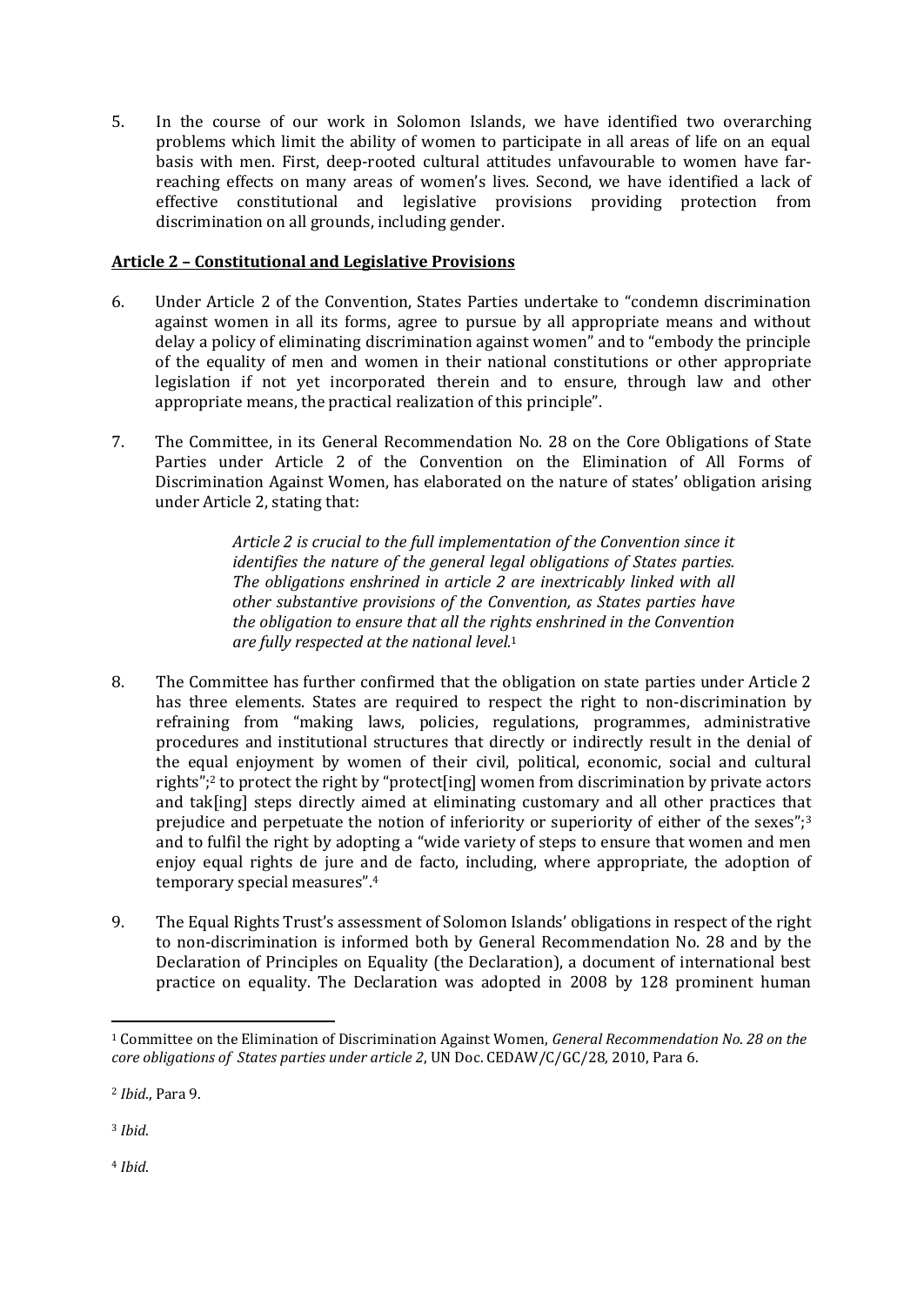rights and equality advocates and experts, and has been described as "the current international understanding of Principles on Equality".<sup>5</sup> It has also been endorsed by the Parliamentary Assembly of the Council of Europe.<sup>6</sup>

#### *Constitutional Provisions*

10. The sole protection from, and definition of, discrimination in Solomon Islands' legal order is to be found in the Constitution, which consists of the schedule to the Solomon Islands Independence Order 1978,<sup>7</sup> a statutory instrument of the United Kingdom, from which Solomon Islands became independent in that year. Section 15 of the Constitution provides for the right to non-discrimination in the following terms:

## *15 Protection from discrimination on grounds of race, etc.*

*(1) Subject to the provisions of subsections (5), (6) and (9) of this section, no law shall make any provision that is discriminatory either of itself or in its effect.*

*(2) Subject to the provisions of subsections (7), (8) and (9) of this section, no person shall be treated in a discriminatory manner by any person acting by virtue of any written law or performance of the function of any public office or any public authority.*

*(3) Subject to the provision of subsection (9) of this section, no person shall be treated in a discriminatory manner in respect of access to shops, hotels, lodging-houses, public restaurants, eating-houses or places of public entertainment or in respect of access to places of public resort maintained wholly or partly out of public funds or dedicated to the use of the general public.*

*(4) In this section, the expression "discriminatory" means affording different treatment to different persons attributable wholly or mainly to their respective descriptions by race, place of origin, political opinions, colour, creed or sex whereby persons of one such description are subjected to disabilities or restrictions to which persons of another such description are not made subject or are accorded privileges or advantages which are not accorded to persons of another such description.*

11. A debate on reform of the Constitution of Solomon Islands is currently ongoing. The constitutional reform process has included examination of the protection of the rights to equality and non-discrimination. A draft Constitution produced in 2009 provided for a

<sup>5</sup> *Naz Foundation v Government of NCT of Delhi and Others* WP(C) No. 7455/2001, Para 93.

<sup>6</sup> Parliamentary Assembly of the Council of Europe, Resolution and Recommendation: The Declaration of Principles on Equality and activities of the Council of Europe, REC 1986 (2011), 25 November 2011, available at[: http://assembly.coe.int/ASP/Doc/ATListingDetails\\_E.asp?ATID=11380.](http://assembly.coe.int/ASP/Doc/ATListingDetails_E.asp?ATID=11380)

<sup>7</sup> Solomon Islands Independence Order 1978 (SI 783/1978).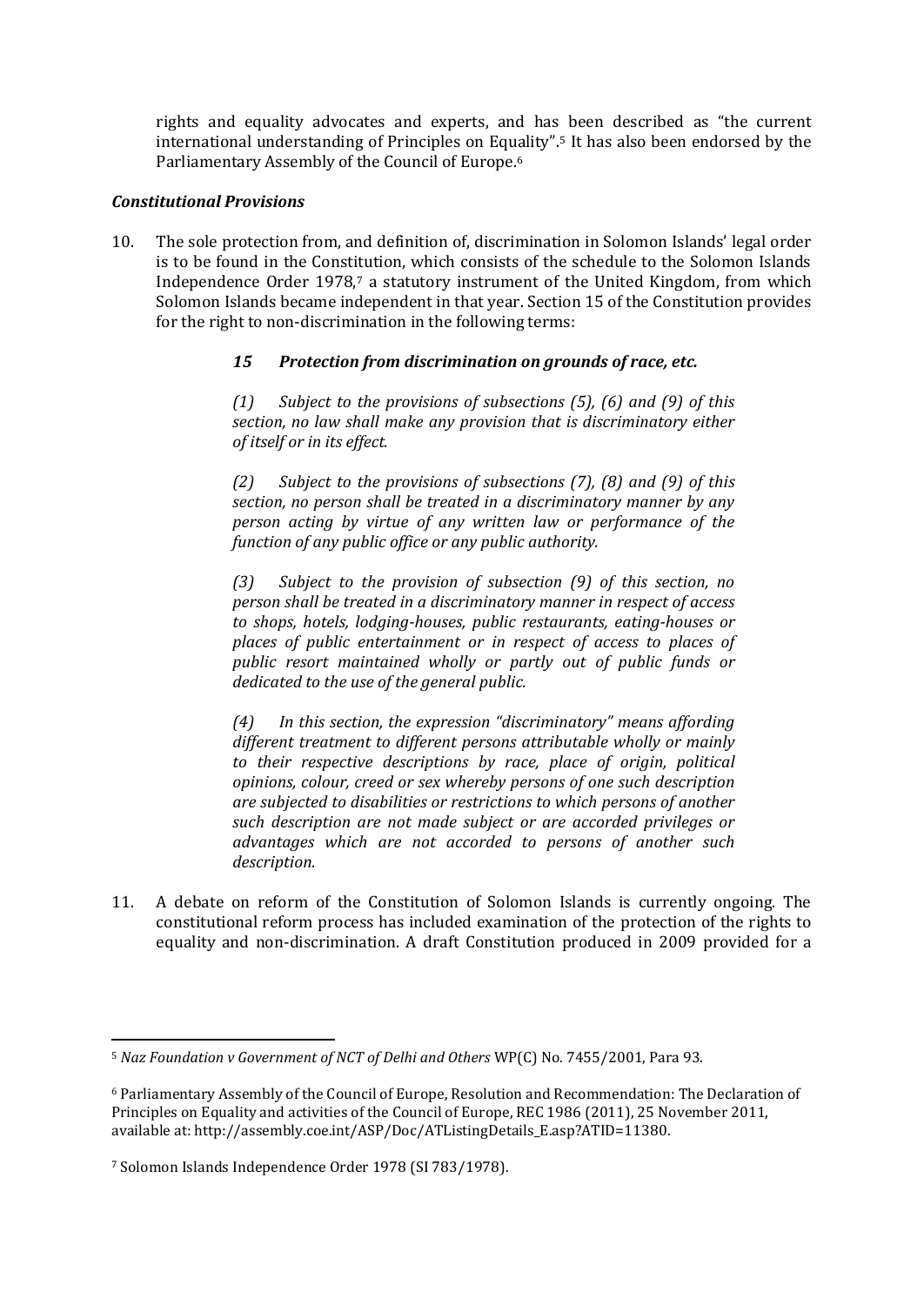general right to equality,<sup>8</sup> a right to non-discrimination<sup>9</sup> and a specific provision on equality for women:

#### *54. Women*

*(1) Women have the right to full equality, including the right of equal opportunities in political, economic and social activities.*

*(2) The Federal Republic affirms its commitment to the Convention on the Elimination of All Forms of Discrimination against Women (CEDAW) and to any amendments thereto.*

- 12. The most recent draft Constitution, published in 2013, however, omits these articles, instead containing only a single provision on the rights to non-discrimination in Article 40. Article 40 of the 2013 draft Constitution is identical to section 15 of the existing Constitution, save that it provides for an additional exception, namely legislation "for the prohibition of cohabitation of same sex partners and same sex marriages".
- 13. In the view of the Equal Rights Trust, section 15 of the current Constitution (and, by extension, Article 40 of the 2013 draft Constitution) is insufficient to ensure that Solomon Islands is able to meet its obligations to respect and protect women's right to nondiscrimination as required under the Convention. This failure is compounded by the absence of either comprehensive or specific anti-discrimination law providing alternative protection for women.
- 14. There are a number of problems with the scope of the protection from discrimination provided under section 15. **First**, the provision does not explicitly define and prohibit the different forms of discrimination which are accepted as essential elements of a modern equality guarantee. In particular, the definition of the term "discriminatory" provided in section 15(4), including the phrase "affording different treatment to different persons", excludes cases where a provision, practice or criterion which applies equally to all persons would put persons having one particular characteristic at a particular disadvantage. Thus, section 15 does not prohibit both direct *and* indirect discrimination, as required by the Committee in its General Recommendation No. 28.<sup>10</sup>
- 15. **Second**, section 15 does not explicitly prohibit discrimination by perception, discrimination by association or harassment. The Declaration of Principles on Equality includes all these forms of discrimination in its definition of discrimination.<sup>11</sup> In its General Recommendation No. 28, the Committee makes clear that "discrimination in all its forms" includes "all forms of discrimination, including forms that are not explicitly

<sup>8</sup> Draft Constitution of Solomon Islands 2009, 2009, Article 23: "Every person is equal before the law and has the right to equal protection of law."

<sup>9</sup> *Ibid*., Article 27: "Every person has the right not to be unfairly discriminated against whether directly or indirectly on the grounds of actual or supposed characteristics or circumstances, including race, religion, clan or tribal origins, ethnic origin, colour, place of origin, island or region, sexual orientation, pregnancy, birth, language, marital status, employment status, economic status, age, disability or illness, opinions and beliefs."

<sup>10</sup> See above, note 1, Para 16.

<sup>11</sup> *Declaration of Principles on Equality*, the Equal Rights Trust, London, 2008, Principle 5.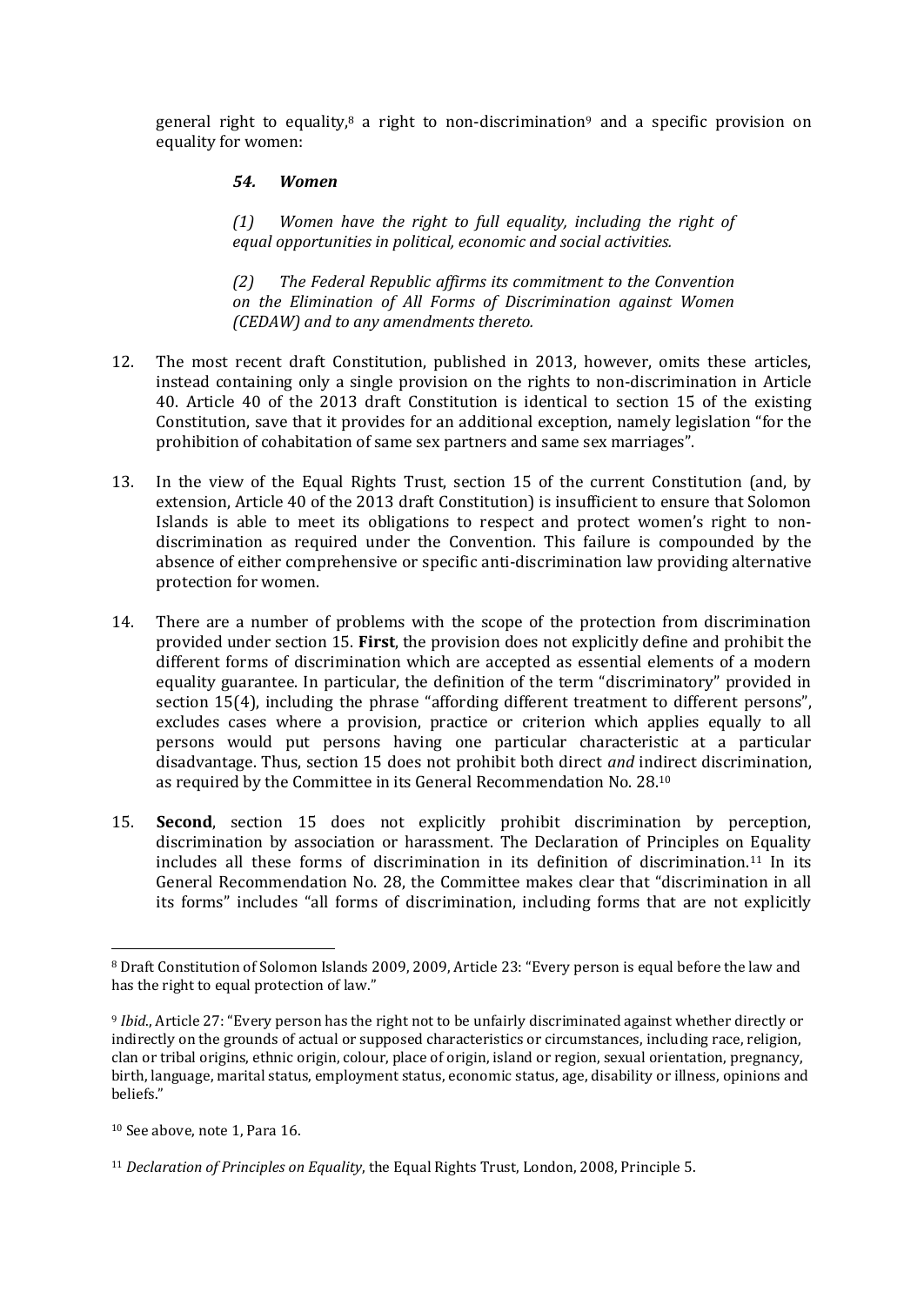mentioned in the Convention or that may be emerging."<sup>12</sup> Discrimination by perception, discrimination by association and harassment are all now well-established as forms of discrimination and have been recognised as such by other UN Treaty Bodies such as the Committee on Economic, Social and Cultural Rights.<sup>13</sup>

- 16. In the Trust's view, the fact that section 15 does not explicitly cover these forms of discrimination represents a failure of the state party to ensure that its Constitution effectively prohibits *all* forms of discrimination and provides for substantive, rather than solely formal equality, in accordance with current best practice.
- 17. **Third**, the list of prohibited grounds of discrimination provided in section 15(4) is insufficient. While the provision explicitly prohibits discrimination on grounds of sex, the list of grounds is restrictive in such a way as to limit the scope of protection available to women. In particular, we note the exclusion of "pregnancy or maternity" and "civil, family and carer status" (each of which is provided in Principle 5 of the Declaration) as protected grounds which, if included, would increase the protection which women enjoy. Moreover, due to the inextricable link between discrimination based on sex and other factors that affect women, such as religion or belief, disability, health status, age, sexual orientation, gender identity and disability, the Committee has stressed the obligation for states parties to adequately prohibit discrimination on other grounds which may affect women as an inherent element of state obligations under Article 2.<sup>14</sup> Thus, the absence of these characteristics from the list of protected grounds in section 15 – all of which are acknowledged grounds in a range of jurisdictions and international instruments<sup>15</sup>  $$ represents a significant deficiency.
- 18. **Fourth**, section 15 uses a "closed list" of protected grounds, limiting the protection from discrimination to only the grounds of "race, place of origin, political opinions, colour, creed or sex". This restrictive approach denies the courts of Solomon Islands the opportunity to add new grounds – including those referred to in General Recommendation No. 28, but also emerging grounds, such as fertility status – which are analogous to those explicitly listed. The effect is that women who face discrimination on any ground other than those listed in the Constitution will not be protected. The drafters of the Declaration regarded the use of an extensive list of explicitly protected grounds, together with a test to establish the admission of new grounds as the best approach to determine whether new grounds should be incorporated.<sup>16</sup> We would recommend this as a best-practice approach to this question.
- 19. **Fifth**, the impact of the lack of protection from discrimination on a broader list of grounds is further exacerbated by the lack of provision for multiple, including intersectional discrimination. In its General Recommendation No. 28, the Committee has explicitly stated that "[i]ntersectionality is a basic concept for understanding the scope of the

1

<sup>12</sup> See above, note 1, Para 15.

<sup>13</sup> See, for example, Committee on Economic, Social and Cultural Rights, *General Comment No. 20: Nondiscrimination in economic, social and cultural rights*, UN Doc. E/C.12/GC/20, 2009, Paras 16 and 7 respectively.

<sup>14</sup> See above, note 1, Para 18.

<sup>15</sup> See, for example, above note 13, Paras 18 – 35.

<sup>16</sup> See above, note 11.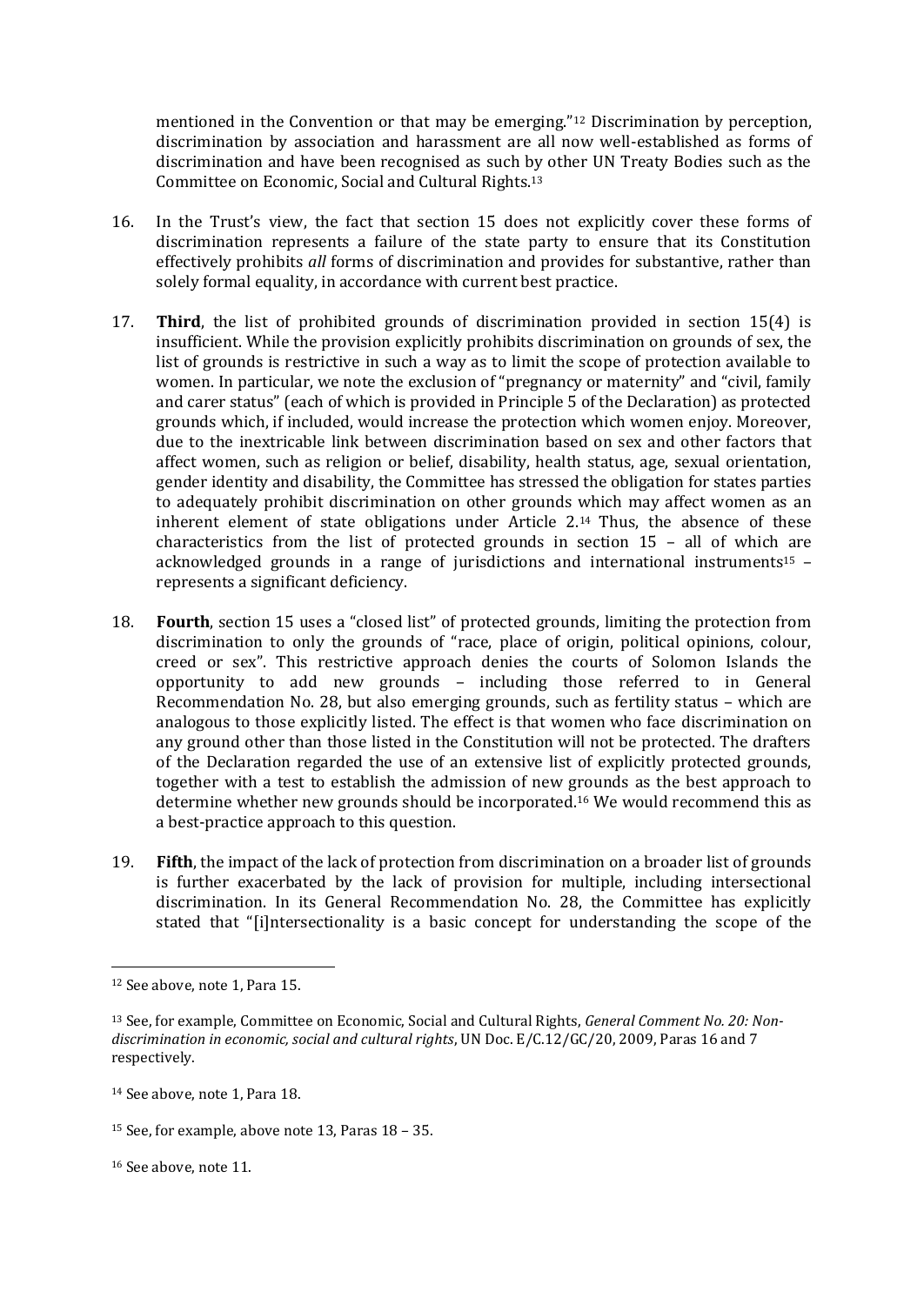general obligations of states parties contained in article 3"<sup>17</sup> and as such, both the restricted and restrictive list of grounds and the absence of multiple discrimination provisions in the Constitution represent notable weaknesses.

- 20. **Sixth**, we are concerned by the limited scope of the right to non-discrimination provided by section 15 through subsections (1) to (3). These provisions limit the scope of the right to legislation, acts undertaken by public officials and public authorities, and access to certain specified places and services. The result is that individuals suffering discrimination at the hands of private actors in areas such as education and employment, for example, have no recourse under the Constitution. While this limited scope might, in some jurisdictions, be compensated for through specific anti-discrimination legislation, in Solomon Islands it means that the state has failed to meet its obligation to provide protection from discrimination in "all fields of women's lives under the Convention and throughout their lifespan".<sup>18</sup>
- 21. **Finally**, we are also concerned by the numerous exceptions to the right to nondiscrimination provided in subsections (5) to (9) of section 15. The Declaration of Principles on Equality states that "[d]irect discrimination may be permitted only very exceptionally, when it can be justified against strictly defined criteria".<sup>19</sup> The exceptions provided in section 15 manifestly fail to meet this test, limiting or excluding the application of the right to non-discrimination for non-citizens,<sup>20</sup> and in areas including the imposition of taxation, $21$  standards or qualifications required for positions in public office,<sup>22</sup> the institution, conduct or discontinuance of civil or criminal proceedings,<sup>23</sup> and the restriction of other rights provided under the Constitution.<sup>24</sup> In our view, these exceptions are inconsistent with international law, and – of particular relevance here – with the obligation to provide protection from discrimination in "all fields of women's lives under the Convention and throughout their lifespan".<sup>25</sup>
- 22. The Equal Rights Trust is particularly concerned by certain restrictions provided under subsection (5) and the impact which these restrictions have on the protection enjoyed by women. Paragraph (c) excludes adoption, marriage, divorce, burial and devolution of property on death; paragraph (d) excludes customary law; and paragraph (e) excludes land, the tenure of land, the resumption and acquisition of land. Given the status of women in society in Solomon Islands, these exceptions have the effect of denying protection in exactly those areas where women may be most exposed to discrimination.

<sup>19</sup> See above, note 11.

- <sup>22</sup> *Ibid*., section 15(6).
- <sup>23</sup> *Ibid*., section 15(8).
- <sup>24</sup> *Ibid*., section 15(9).
- <sup>25</sup> See above, note 1, Para 31.

<sup>17</sup> See above, note 1, Para 18.

<sup>18</sup> See above, note 1, Para 31.

<sup>20</sup> Constitution of Solomon Islands, section 15(5)(6).

<sup>21</sup> *Ibid*., section 15(5)(a).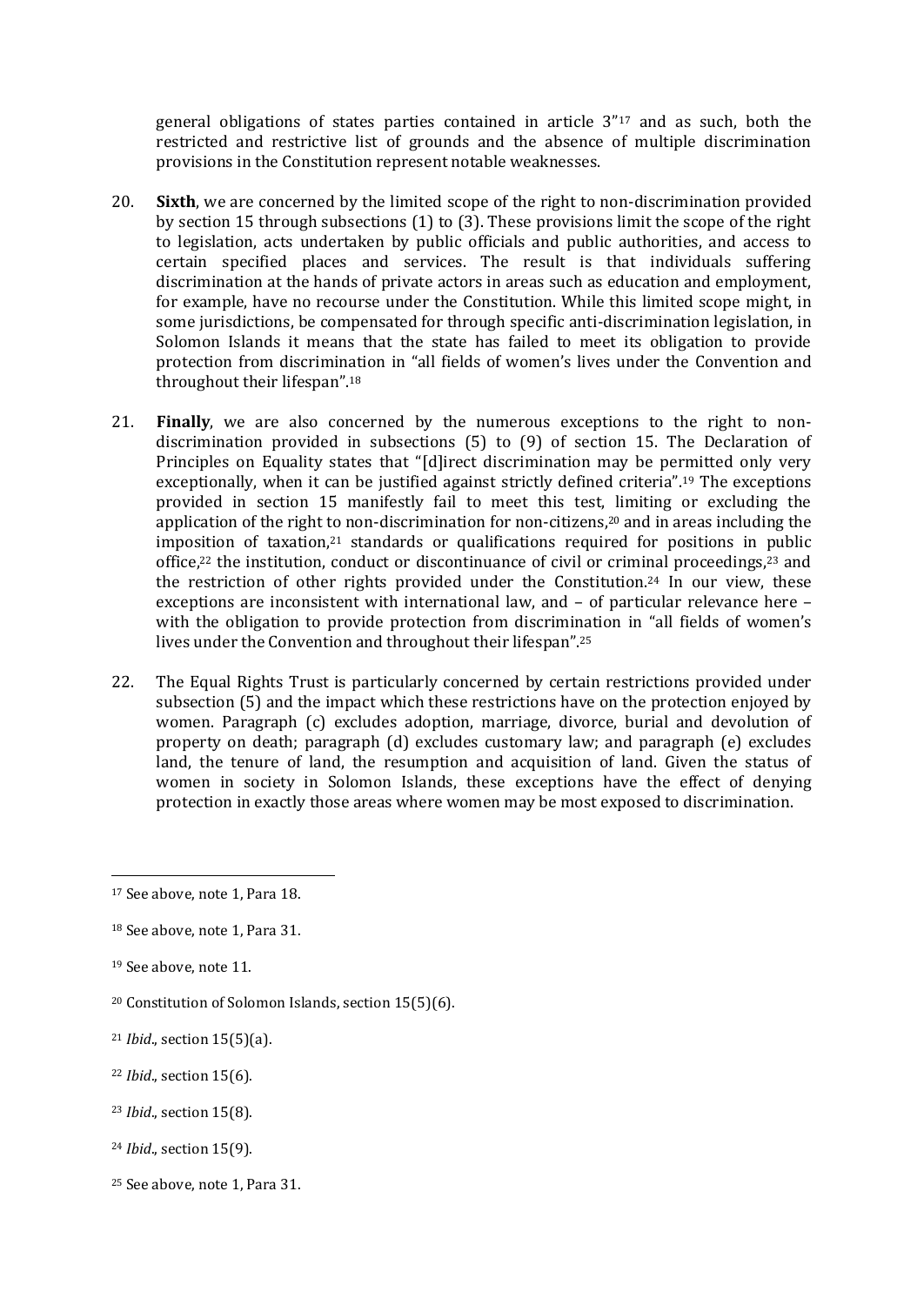- 23. In sum, the Equal Rights Trust is concerned that the scope of the right to nondiscrimination provided in section 15 of the Constitution of Solomon Islands is inconsistent with the requirements placed on states by Article 2, as elaborated by the Committee in its General Recommendation No. 28. We therefore call on the Committee to urge the government of Solomon Islands to ensure that the new Constitution adequately protects the rights to equality and non-discrimination, in particular by ensuring that the relevant provisions:
	- a. Clearly define and prohibit direct and indirect discrimination, discrimination by perception, discrimination by association and harassment;
	- b. Explicitly prohibit discrimination on at the grounds of pregnancy or maternity; civil, family or carer status; religion or belief, disability, health status, age, sexual orientation, gender identity and disability;
	- c. Provide a test for the incorporation of new grounds of discrimination in line with that recommended in the Declaration of Principles on Equality;
	- d. Explicitly prohibit multiple discrimination;
	- e. Provide protection from discrimination in all areas of life governed by law;
	- f. Include only such exceptions to the right to non-discrimination as are permissible in accordance with the Declaration of Principles on Equality.

## *Other Measures to Protect the Right to Non-discrimination*

- 24. The Convention, the Committee, other treaty bodies such as Committee on Economic, Social and Cultural Rights, $26$  and the authors and signatories of the Declaration, $27$  have all recognised that in order to provide effective protection from discrimination, states are required to go beyond a prohibition of discrimination in their Constitution, and must also adopt specific anti-discrimination legislation.
- 25. Article 2(b) of the Convention specifically requires states to "adopt appropriate legislative and other measures, including sanctions where appropriate, prohibiting all discrimination against women", while the Committee has stated that states must "enact legislation that prohibits discrimination in all fields of women's lives under the Convention and throughout their lifespan".<sup>28</sup> Principle 15 of the Declaration states that "[t]he realisation of the right to equality requires the adoption of equality laws and policies that are comprehensive and sufficiently detailed and specific to encompass the different forms and manifestations of discrimination and disadvantage". In order to comply with international law and best practice, anti-discrimination legislation should apply to both state and non-state actors; prohibit discrimination in all areas of life governed by law; and define and prohibit direct discrimination, indirect discrimination and harassment in accordance with definitions accepted by the Committee.

<sup>26</sup> See above, note 13, Para 37.

<sup>27</sup> See above, note 11, Principle 15.

<sup>28</sup> See above, note 1, Para 31.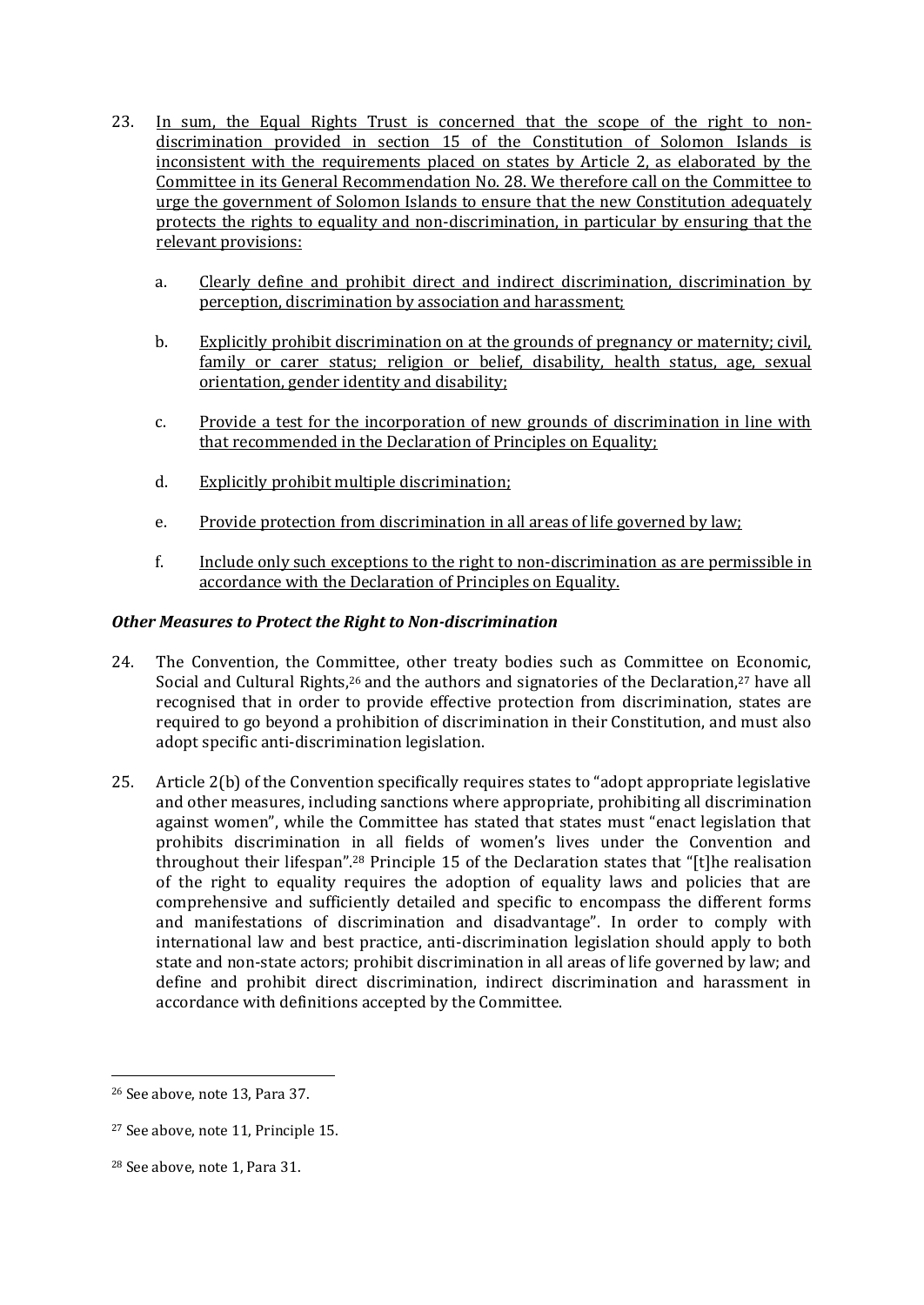- 26. Solomon Islands has no specific legislation prohibiting discrimination against women. In the view of the Equal Rights Trust, the absence of such legislation represents a failure by the state party to meet its obligations to protect the right to non-discrimination under Article 2. We are also concerned that, in the absence of such legislation, provisions to ensure access to justice, such as provisions for the transfer of the burden of proof in civil cases and measures to ensure standing by associations or other interested parties, which are necessary for the effective protection of the right to equality, are absent from the legislative framework in Solomon Islands. Again, the Declaration of Principles on Equality provides a clear guide to best practice in this area, which we would recommend as a guide to how Solomon Islands can effectively meet its obligations in this regard.<sup>29</sup> The Trust is concerned that the absence of anti-discrimination legislation containing these provisions means that, in addition to failing to meet its obligations under Article 2(b), Solomon Islands is also ill-equipped to meet its obligations under Article 2(c) which requires it to ensure "through competent national tribunals and other public institutions the effective protection of women against any act of discrimination". Without law establishing these critical principles regarding effective access to justice, Solomon Islands courts will lack the necessary legal tools to ensure women have effective protection from discrimination.
- 27. The Equal Rights Trust is firm in its opinion that even if it is substantially amended the Constitution alone will be insufficient to meet Solomon Islands' obligations to protect and fulfil the right to non-discrimination arising under Article 2(a), (b), (c) and (e), and believes that these obligations can only be properly met by the enactment of equality legislation. Further, given the importance of protecting women from discrimination on all grounds, and the Committee's emphasis on the obligation to protect from inter-sectional discrimination, we believe such legislation should be comprehensive, covering a conditionally open and extensive list of protected grounds.<sup>30</sup> We therefore call on the Committee to urge the government of Solomon Islands to enact comprehensive equality legislation in line with the standards set out in the Declaration of Principles on Equality.

## **Article 2 – Elimination of Violence Against Women**

28. As the Committee has noted in its General Recommendation No. 19 on Violence Against Women, violence against women "seriously inhibits women's ability to enjoy rights and freedoms on a basis of equality with men" and is "discrimination within the meaning of article 1 of the Convention".<sup>31</sup> The Committee has clarified the state's duty to eliminate violence against women and to provide redress, stressing in particular that under Article 2, state parties "may also be responsible for private acts if they fail to act with due diligence to prevent violations of rights or to investigate and punish acts of violence, and for providing compensation".<sup>32</sup>

**<sup>.</sup>** <sup>29</sup> See above, note 11, Principle 18 (Access to Justice), Principle 21 (Evidence and Proof), Principle 20 (Standing), and Principle 22 (Remedies and Sanctions).

<sup>30</sup> In the view of the Equal Rights Trust, in order to provide comprehensive protection for women, such legislation should cover all grounds specified in Principle 5, *Declaration of Principles on Equality:* race, colour, ethnicity, descent, sex, pregnancy, maternity, civil, family or carer status, language, religion or belief, political or other opinion, birth, national or social origin, nationality, economic status, association with a national minority, sexual orientation, gender identity, age, disability, health status, genetic or other predisposition toward illness.

<sup>31</sup> Committee on the Elimination of Discrimination against Women, *General Recommendation No. 19 on Violence against Women,* UN Doc. A/47/38 at 1, 1992, Paras 1 and 7.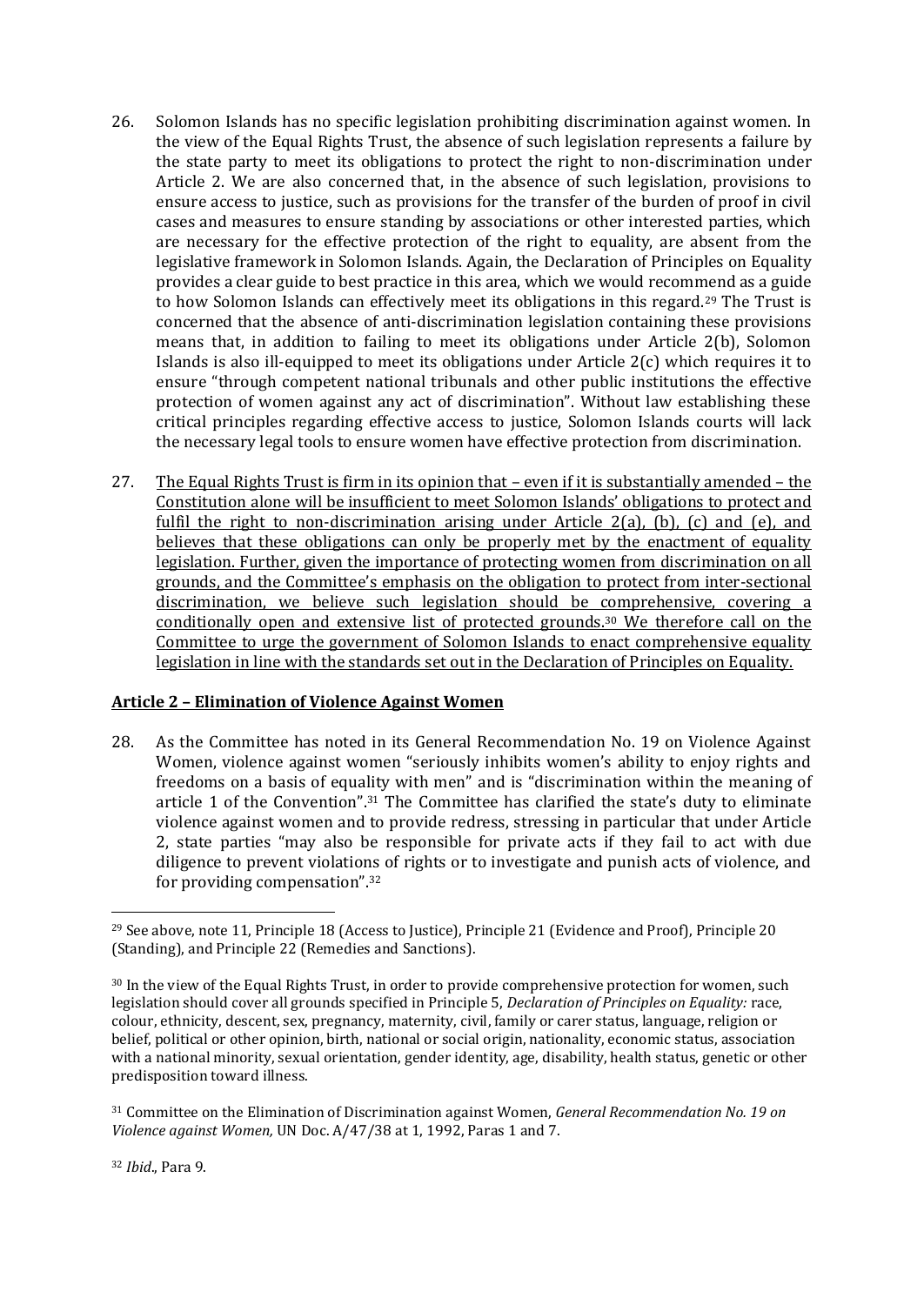29. The widespread nature of violence against women in Solomon Islands is welldocumented. The Solomon Islands Family Health and Safety Study in 2008 revealed that over 64% of women aged 15 to 49 had experienced physical and/or sexual violence from their partner.<sup>33</sup> As part our work in Solomon Islands, the Equal Rights Trust has interviewed women who have spoken about their experiences of discrimination. Violence against women was a repeated theme. All but one of the women interviewed or trained by the Trust spoke of their experiences of physical and/or sexual violence from their partners as well as other men. The following extract from an interview with a woman in Marau is typical of this testimony:

> *As the time goes by, my husband started some of his abusive ways (...) these was after we have our second child. He went with his friends or (...) drinking alcohol. When he arrives I welcome him and tell him that food is there. I don't know what happen he suddenly slapped and kicked me. I fell down on the floor, crying with pain. He always did this to me; he even chased me with knife and stick. He did this when he get drunk, my children and I always find shelter with different family at*  time he went out drinking. (sic)<sup>34</sup>

30. Another woman from Arakao spoke of the sexual demands placed upon her by her husband:

> *Sometimes I refuse to have sex with my husband to avoid pregnancy every year, and this is where the husband gets frustrated and threatens me with all sorts of talking, swearing, chasing me etc until I gives in before he stops and as a result I am in pregnant every year.*<sup>35</sup>

- 31. A 27 year old female from Makira Province told our researchers that, "Teenage pregnancy is prevalent, rape is also evident and domestic violence is everywhere." Another woman, R., from Pamua, told the Trust that her husband often hit her and harassed her because of jealousy.
- 32. Women also reported their experiences of violence perpetrated by intimate partners or other family members to the Secretariat of the Pacific Community, the Trust's partner organisation in Solomon Islands. A 22 year old mother from Western province, D., noted that the father of her child left her but continues to intimidate and harass her. V., a 15 year old, told the researchers that she ran away from her family because of her shame that the man that she called her father indecently assaulted her. She told her mother about the abuse, who in turn reported it to their village elder. The elder advised her to move out and live with other relatives. The matter was not reported to the police. V. worried that other girls in her family might experience the same abuse. G., from Lavangu, stated that her husband was the breadwinner and so controlled everything. He often beat her when under the influence of alcohol.

1

<sup>33</sup> Solomon Islands Ministry of Women, Youth & Children's Affairs, *Solomon Islands Family Health and Safety Study: A study on violence against women and children*, 2008, p. 58, Table 4.4.

<sup>34</sup> Interview with Janet, Marau, Solomon Islands on 12 June 2011. Original transcript held by The Equal Rights Trust.

<sup>35</sup> Interview with Modesta, Arakoa, Solomon Islands, 25 June 2011. Original transcript held by The Equal Rights Trust.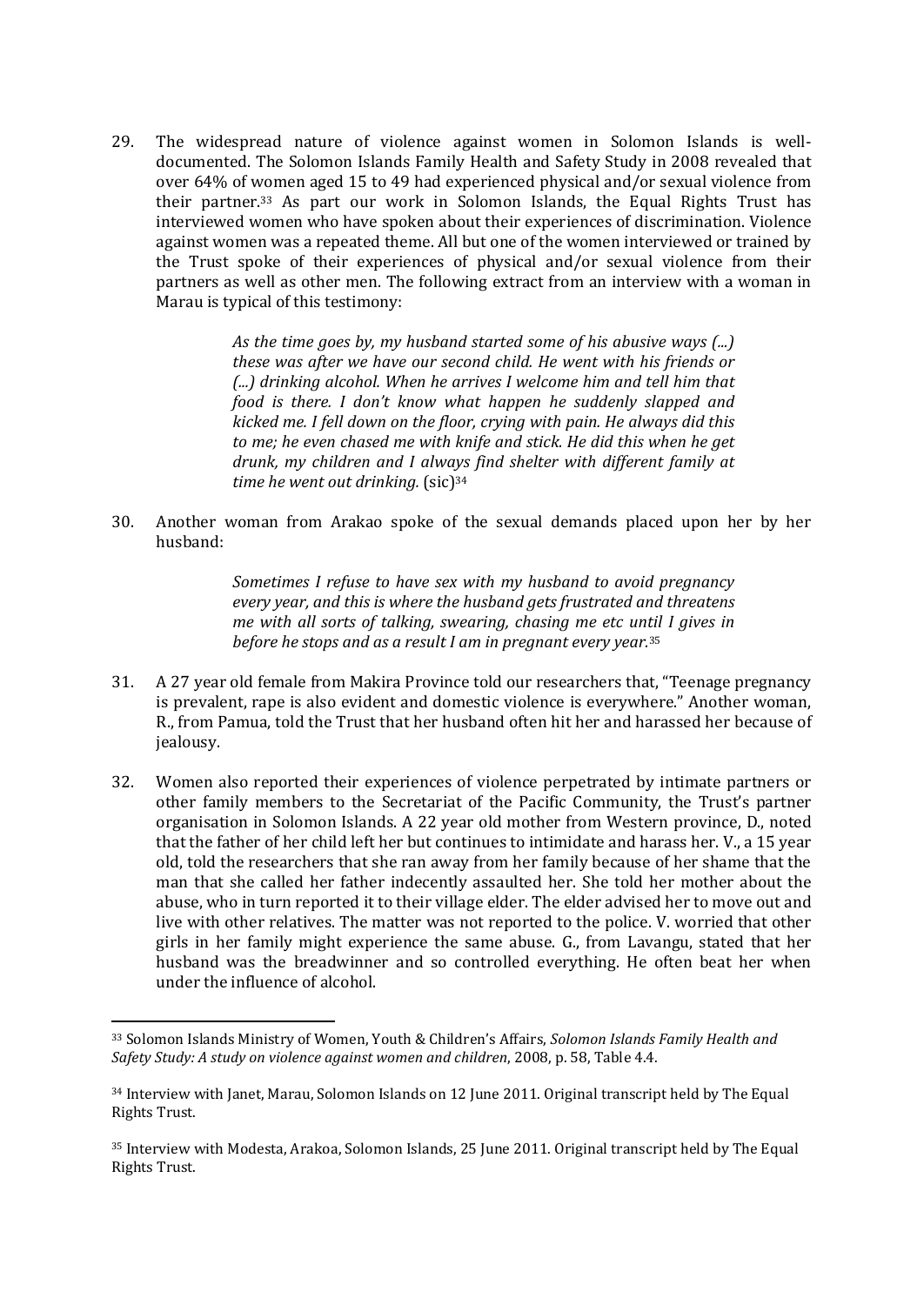33. Women also experience violence outside the home. In 2012, the Special Rapporteur on violence against women, its causes and consequences cited:

> *"[A]larming" reports of young girls being abused by employees of fishing and logging companies in remote areas of the country and instances in which young girls face sexual and commercial exploitation or are sometimes given away by their families in exchange for compensation such as money or material goods.*<sup>36</sup>

- 34. There were reports in 2008 of women being brought from mainland China to serve in prostitution, largely in and near logging camps.<sup>37</sup> Amnesty International has reported that women living in the slums of Honiara are at particularly high risk of both physical and sexual violence. These women often walk long distances to get to water or the toilet, usually walking through the bush. This places them at especially high risk when they collect water in the early evening and when they are bathing or using the toilet at night.<sup>38</sup>
- 35. Though widespread, violence against women in Solomon Islands is underreported. One of the reasons for this is that domestic violence is seen as a private matter rather than a crime.<sup>39</sup> Other reasons given for not reporting violence are shame, fear of reprisals, cultural taboos about discussing such matters and pressure from male family members.<sup>40</sup> The Equal Rights Trust spoke with S, an adult female from the Western province, who stated that she remained silent about being raped because of fear, shame and harassment from her community and family. The Final Report of the Truth and Reconciliation Commission noted that the statistics it reported did not capture the extent of the sexual violence that occurred because sexual violence was not always disclosed by victims for reasons including that sexual violence is a culturally taboo and sensitive subject.<sup>41</sup>
- 36. The Solomon Islands Family Health and Safety Study also revealed a deeply worrying level of acceptance of violence against women among women themselves, with 73% of women interviewed stating that a man was justified in beating his wife under some

1

<sup>36</sup> UN News Centre, *Solomon Islands must act to end violence against women, UN rights expert says*, 2012, available at:

http://www.un.org/apps/news/story.asp/html/story.asp?NewsID=41575&Cr=Violence#.Uq81fvRdVqM.

<sup>37</sup> Women's Rights & Advocacy in the Pacific, *Promoting Gender Equity in the Pacific*, 2011, p. 8, available at: [http://www.wrap.org.nz/assets/WRAP-Report-Promoting-Gender-Equity-in-the-Pacific-Nov-2011-](http://www.wrap.org.nz/assets/WRAP-Report-Promoting-Gender-Equity-in-the-Pacific-Nov-2011-FINAL.doc) [FINAL.doc.](http://www.wrap.org.nz/assets/WRAP-Report-Promoting-Gender-Equity-in-the-Pacific-Nov-2011-FINAL.doc)

<sup>38</sup> Amnesty International, *Where is the Dignity in that?' – Women in Solomon Islands Slums Denied Sanitation and Safety*, 2011, p. 10, available at: http://www.amnesty.org.nz/files/SolomonIslandsWEB.pdf.

<sup>39</sup> Christian Care Centre et. all, *NGO Shadow Report on the Status of Women in Solomon Islands, Initial, Second and Third Report (2002 – 2012)*, 2012, p. 8, available at: http://www2.ohchr.org/English/bodies/cedaw/docs/ngos/SolomonIslandsJointNGOCEDAWShadowRep ort.pdf.

<sup>40</sup> U.S. Department of State, *2013 Human Rights Reports: Solomon Islands*, 2014, available at: http://www.state.gov/j/drl/rls/hrrpt/2013/eap/220230.htm.

<sup>41</sup> Solomon Islands Truth and Reconciliation Commission, *Final Report*, 2012, Vol. III, p. 590, available at: http://pacificpolitics.com/2013/01/solomon-islands-trc-final-report/.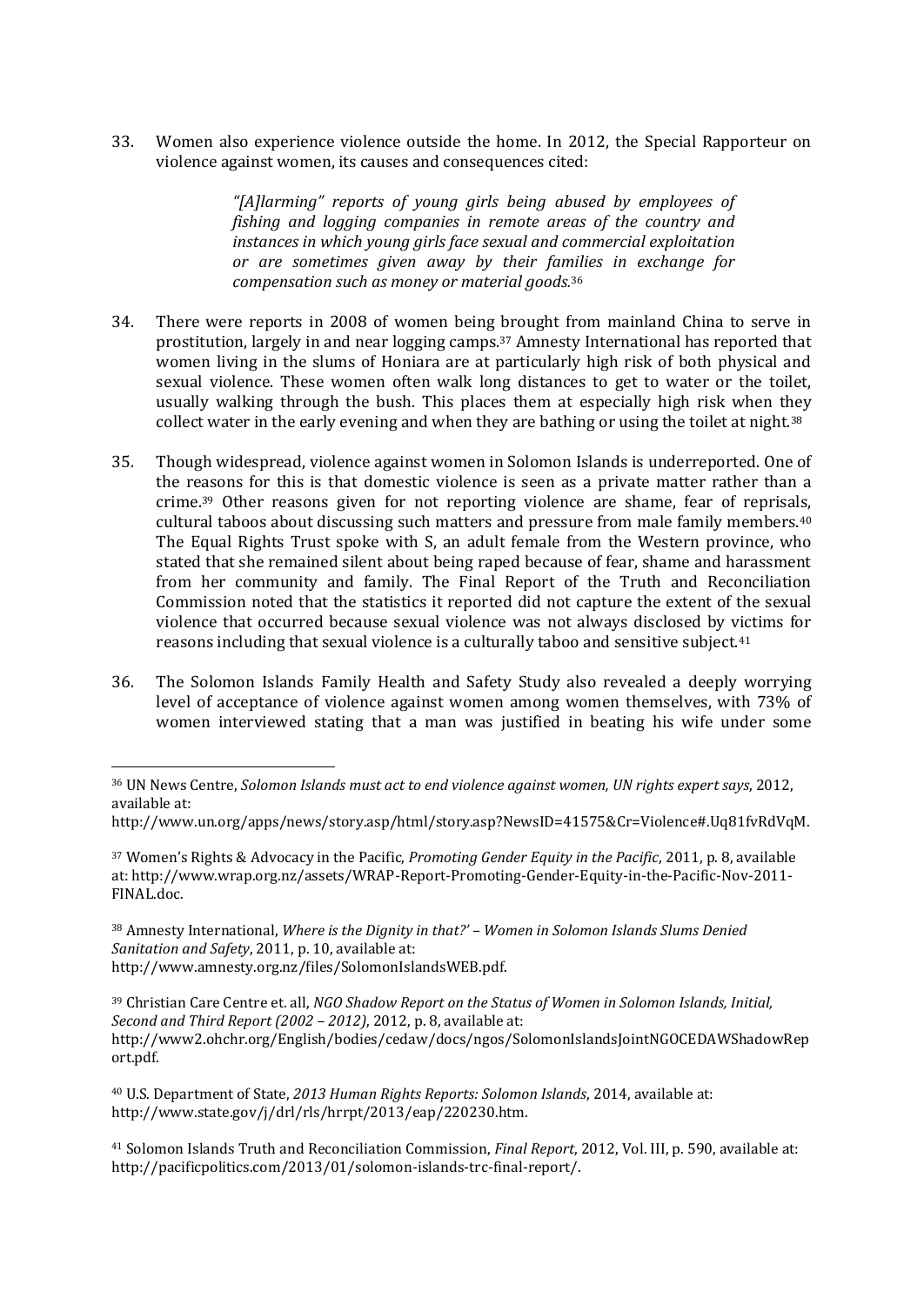circumstances.<sup>42</sup> Worryingly, "the most common reason that men gave for hitting their wife was that she disobeyed him, and almost all said that they hit their wives as a form of discipline."<sup>43</sup> In addition to the social acceptability of violence against women, the Study highlighted other factors which contributed to the widespread nature of the practice, including the frequent use of physical punishment to discipline women who were seen as transgressing their prescribed gender roles; the common practice of physically disciplining children, meaning that children learnt from a young age that physical violence is normal; and the fact that the law did not define partner violence, particularly marital rape, as a crime.

- 37. It is reported that the police in Honiara do not take domestic violence seriously, excusing a failure to respond to calls and provide a prompt response on shortages of staff and transport.<sup>44</sup> Women spoke to the Equal Rights Trust about the inadequate police response to allegations of violence. R. from Rennell discussed women's difficulties in obtaining justice, noting that the system is corrupt and that few women report cases to the police. Similarly, R. spoke about the poor standard of police work in communities which left women with disabilities vulnerable to harassment, abuse, violence and rape both in the home and the community.
- 38. The Equal Rights Trust believes that the widespread nature of violence against women, and its social acceptability, demonstrates that the issue requires urgent and targeted action. We welcome the publication of the Solomon Islands National Policy on Eliminating Violence Against Women in 2010, but believes that the state must go further to ensure effective protection for women and fulfil its obligations under the Convention. We note that Solomon Islands is currently developing a Family Protection Bill and proposing amendments to the Penal Code. We calls on the Committee to recommend that Solomon Islands takes these measures as soon as possible, and ensure that any resulting legislation is in line with the requirements set out in the Committee's General Recommendation No. 19.
- 39. The Equal Rights Trust calls on the Committee to recommend that Solomon Islands takes measures to improve protection from violence against women, including by:
	- a. Enacting specific legislation to effectively prohibit, and provide women with protection from, all forms violence against women, including family violence and abuse, rape and sexual assault;
	- b. Developing and implementing a comprehensive strategy to combat and eliminate violence against women, in line with the Committee's recommendations in General Recommendation No. 19.

# **Article 7 – Political and Public Life**

40. Article 7 of the Convention requires States to "take all appropriate measures to eliminate discrimination against women in the political and public life of the country". It requires

<sup>42</sup> Solomon Islands Ministry of Women, Youth & Children's Affairs, *Solomon Islands Family Health and Safety Study: A study on violence against women and children*, 2008, p. 72.

<sup>43</sup> *Ibid.*, p. 30.

<sup>44</sup> See above, note 39, p. 8.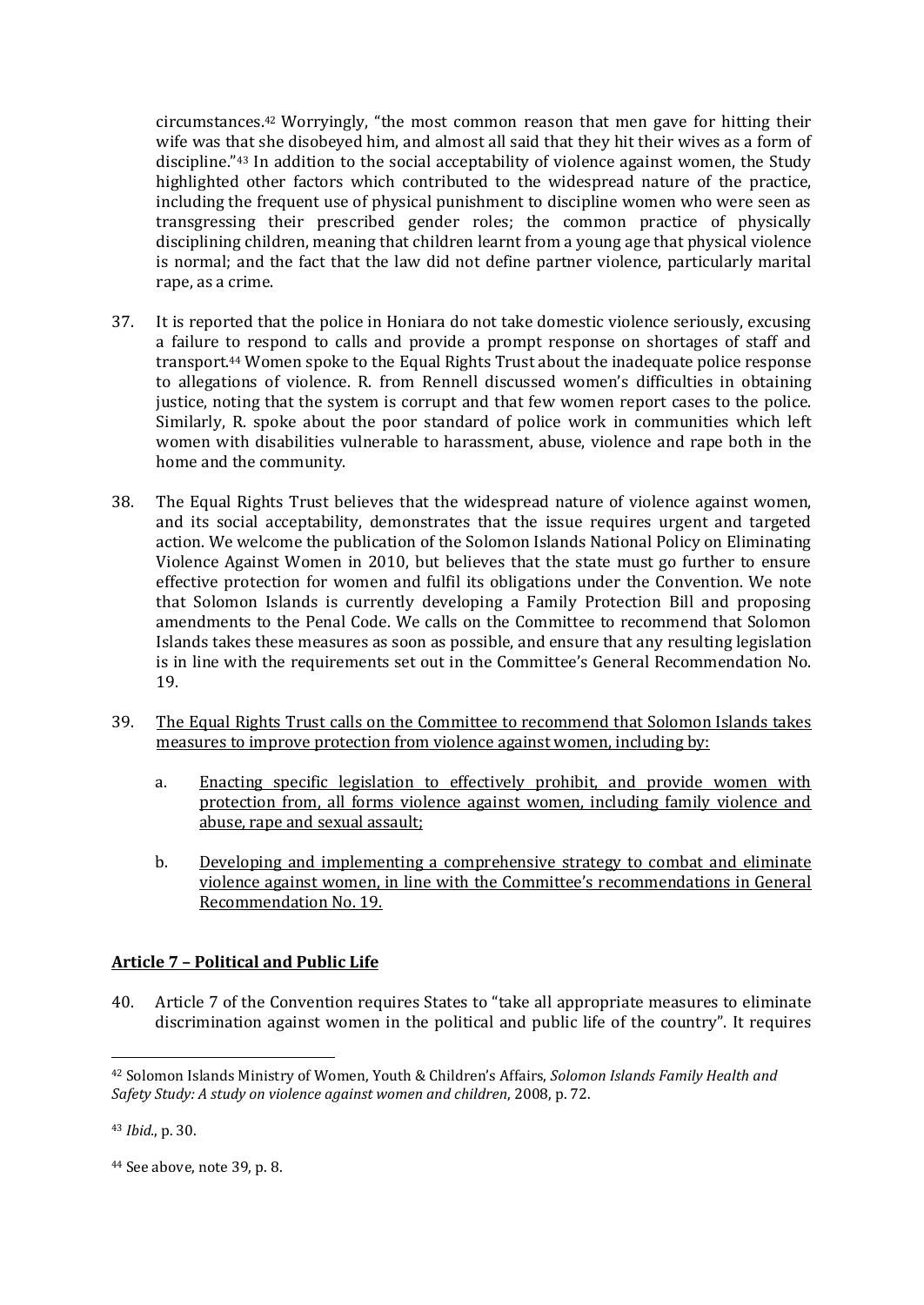states to ensure that women have equal rights to: vote; be eligible for election; participate in the formation and implementation of government policy; hold public office; and participate in non-governmental organizations and associations concerned with the public and political life.

41. In General Recommendation No. 23 on Political and Public Life, the Committee discussed the obligation to give effect to the requirements of Article 7 and to remove barriers which have the effect of denying equal participation by women, stating:

> *While removal of de jure barriers is necessary, it is not sufficient. Failure to achieve full and equal participation of women can be unintentional and the result of outmoded practices and procedures which inadvertently promote men. Under article 4, the Convention encourages the use of temporary special measures in order to give full effect to articles 7 and 8. Where countries have developed effective temporary strategies in an attempt to achieve equality of participation, a wide range of measures has been implemented, including recruiting, financially assisting and training women candidates, amending electoral procedures, developing campaigns directed at equal participation, setting numerical goals and quotas and targeting women for appointment to public positions such as the judiciary or other professional groups that play an essential part in the everyday life of all societies. The formal removal of barriers and the introduction of temporary special measures to encourage the equal participation of both men and women in the public life of their societies are essential prerequisites to true equality in political life. In order, however, to overcome centuries of male domination of the public sphere, women also require the encouragement and support of all sectors of society to achieve full and effective participation, encouragement which must be led by States parties to the Convention, as well as by political parties and public officials. States parties have an obligation to ensure that temporary special measures are clearly designed to support the principle of equality and therefore comply with constitutional principles*  which guarantee equality to all citizens.<sup>4</sup>

42. Equal Rights Trust research indicates that the ability of women to participate in public life in Solomon Islands is limited by traditional views of the role and position of women in society. A statement delivered by Ms. Rashida Manjoo, the UN Special Rapporteur on Violence against women, its causes and consequences, at the conclusion of her visit to Solomon Islands in March 2012, reflects the findings of field research undertaken by the Equal Rights Trust:

> *While there is no single homogenous society in this culturally diverse and geographically widespread country, Solomon Islanders share some traditional and religious values which largely shape the roles that women play in the family and in society. Women are mainly viewed as mothers and home-makers and their participation in public and political life is extremely limited. The lack of female role models in positions of authority is evident in the fact that there are no women currently in the Parliament or in the Executive, which reinforces such*

<sup>45</sup> Committee on the Elimination of Discrimination against Women, *General Recommendation No. 23 on Political and Public Life*, UN Doc. A/52/38/Rev.1 at 61, 1997, Para 15.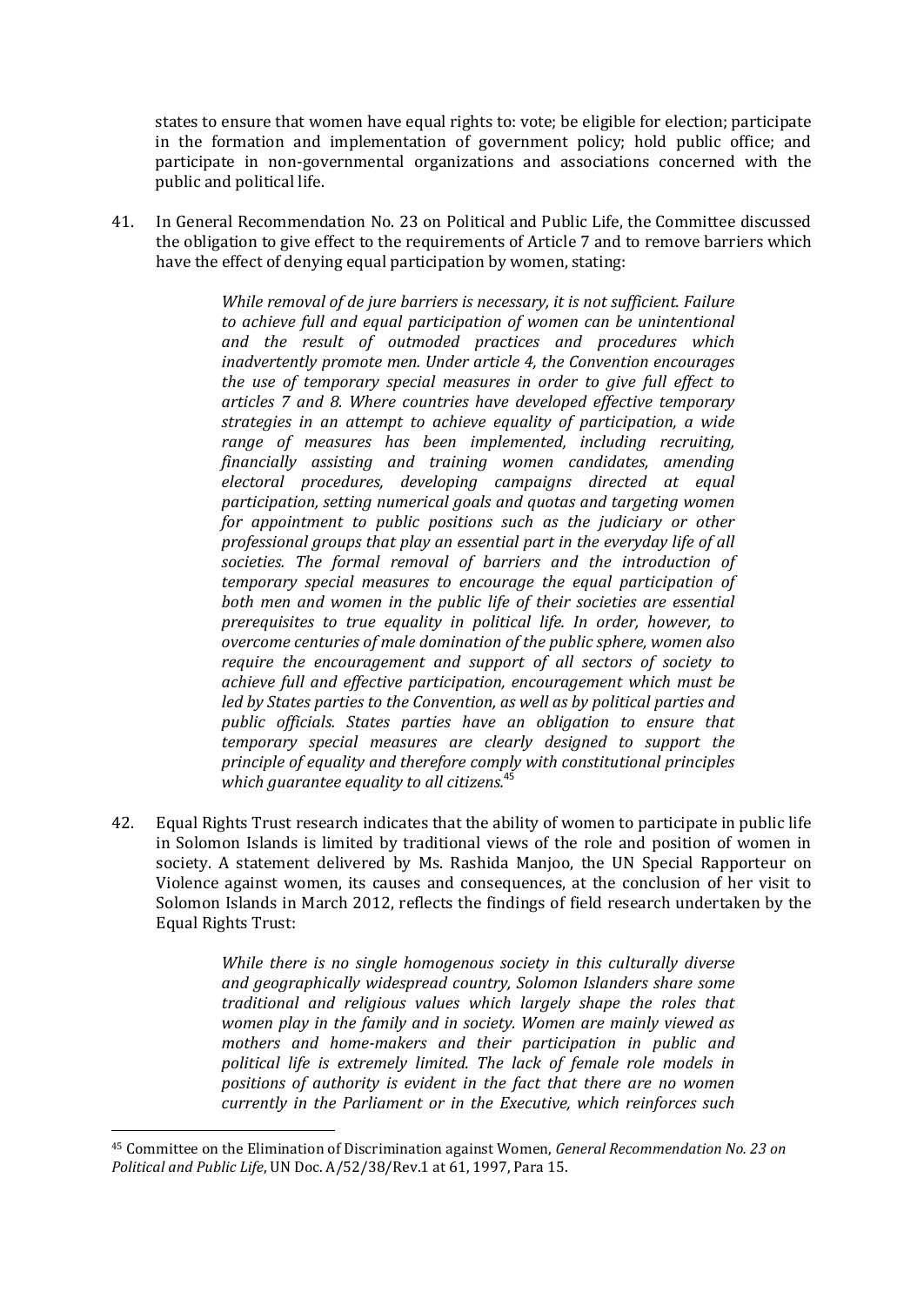*traditional perspectives and also reflects the dominant views regarding women's status and value.*<sup>46</sup>

- 43. In part as a result of these attitudes, Solomon Islands has made little progress towards ensuring equal participation by women in its public life. Since its independence in 1978, only two women have served in the Parliament of Solomon Islands.<sup>47</sup> Hilda Kari served from 1989 to 2001 after which no women served in the Parliament again until August 2012 when Vika Lusibaea was elected following a by-election in North Malaita. At the general election in 2010, just 25 of the 209 candidates were women.<sup>48</sup> At the provincial level, women are equally under-represented. Of the nine Provincial Assemblies, six have no female representatives. Two (Rennell and Bellona Province and Western Province) have a single female representative and one (Isabel Province) has two female representatives. There is also a single female representative on the Honiara Town Council. In total, just five of the 183 elected representatives at the provincial level (2.7%) are women.<sup>49</sup>
- 44. The under-representation of women in the Federal Parliament has been acknowledged and clauses aiming to increase the representation of women have been included in drafts of the Constitution. Article 87 of the 2009 draft Constitution would have provided for a Parliament comprising between 30 and 50 representatives, while Article 88 would have provided for a law to be enacted "to secure a fair representation of women in Parliament" within three years of the Constitution coming into force. As noted above however, the 2009 draft Constitution has since undergone substantial amendment. In the 2013 draft Constitution, Article 72 (replacing Article 87 from the 2009 draft) provides for a Parliament of 30 representatives with between two and four representatives elected from each of the provinces and Honiara City. The 2013 Draft Constitution does not, however contain any provisions on the participation of women in Parliament.
- 45. The Equal Rights Trust considers that the longstanding and significant underrepresentation of women in the legislature – both in the Federal Parliament and the Provincial Assemblies and Honiara Town Council – constitutes a priority concern. We believe that the current Constitutional Reform process presents an opportunity for Solomon Islands to begin to address this issue, through the imposition of temporary special measures in line with Article 4 of the Convention and the Committee's General Recommendations. We note that, to date, over 70 states parties to the Convention have constitutional or legislative quotas for female representation in the legislature or executive branches of government.<sup>50</sup>

<sup>48</sup> *Ibid*.

1

<sup>49</sup> *Ibid*., Paras 45 to 46.

<sup>46</sup> Office of the High Commissioner for Human Rights, *Special Rapporteur on Violence against women finalises country mission to Solomon Islands*, 16 March 2012, available at: http://www.ohchr.org/en/NewsEvents/Pages/DisplayNews.aspx?NewsID=11968&LangID=E.

<sup>47</sup> Committee on the Elimination of Discrimination Against Women, *List of issues and questions to be taken up in the absence of report, adopted by the CEDAW Committee at its fifty-fourth session (30 July to 3 August 2012), Addendum, Replies of Solomon Islands to the list of issues*, UN Doc. CEDAW/C/SLB/Q/1-3/Add.1, 6 November 2012, Para 44.

<sup>50</sup> Quota Project, *Country Overview (Solomon Islands)*, available at: http://www.quotaproject.org/country.cfm.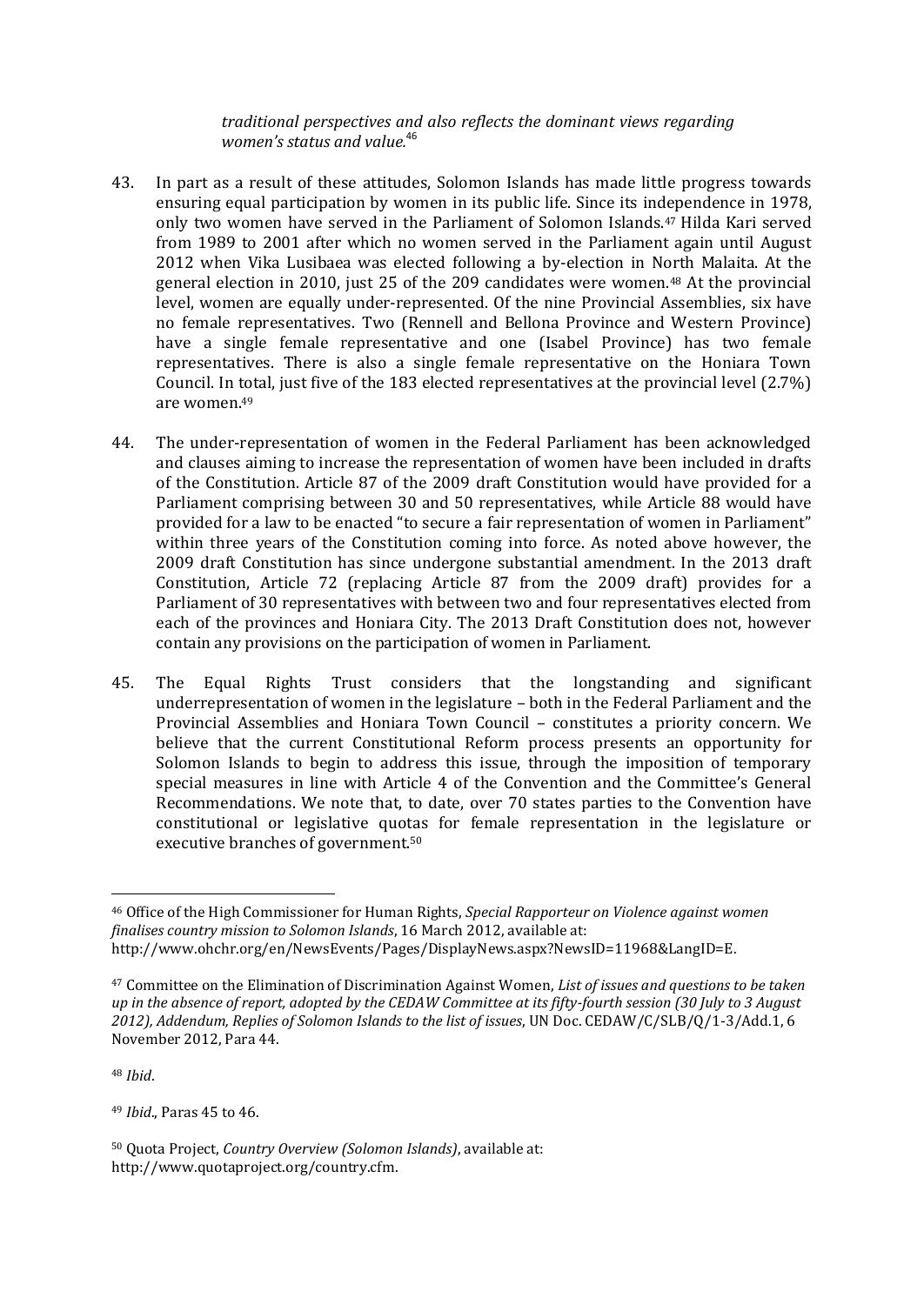- 46. The Equal Rights Trust urges the Committee to make a specific recommendation in relation to the low level of women in public and political life calling on Solomon Islands to:
	- a. Take measures without delay to accelerate the full and equal participation of women in public and political life by, for example, adopting temporary special measures, in accordance with Article 4(1) of the Convention and General Recommendation 25 on temporary special measures.
	- b. Implement awareness-raising activities for society as a whole about the importance of women's participation in decision-making and develop targeted training and mentoring programmes on leadership and negotiation skills for present and potential women candidates and women holding public office.
	- c. Strengthen its efforts aimed at increasing the participation of women in political life at the national and municipal levels, including by conducting awareness-raising campaigns, by providing incentives for political parties to nominate equal numbers of women and men as candidates and adequately funding campaigns of women candidates.

# **Article 10 Education**

47. While differences in enrolment levels for male and female children aged 6 to 14 years are relatively insignificant, enrolment rates are higher for males from age 15 upwards.<sup>51</sup> In addition, significant disparities remain between adult males and females in the levels of educational attainment. The 2006-7 demographic and health survey found that a higher percentage of males had completed education at each of the four levels assessed (some primary; completed primary; some secondary; completed secondary; and more than secondary), with the exception being the completion of secondary education, which was 0.1% for both males and females. The survey found that more females than males had no school education: 26.9% of females compared to 22.8% of males.<sup>52</sup> The 2009 Census recorded 21% of females and 11% of males as having not completed schooling.<sup>53</sup> The overall literacy rate for those aged 5 and above reported in the 2009 Census was 80% for males and 74% for females. The gap between male and female literacy rates was greater for those aged 20 and over; in the 45 to 49 age group, around 70% of women were literate compared to nearly 90% of males.<sup>54</sup> According to the 2009 Census, only 3% of females had tertiary education compared to 6% of males.<sup>55</sup>

<sup>53</sup> See above, note 51, p. 97.

**.** 

<sup>54</sup> Hutchens, A., *Women In Business in Solomon Islands*, Key *Findings from April 2008 Scoping Mission,* 2008, p. 3, available at: http://unpan1.un.org/intradoc/groups/public/documents/apcity/unpan038189.pdf; Amnesty International, *Solomon Islands: Women Confronting Violence*, 2004, p. 16, available at: http://www.amnesty.org/en/library/info/ASA43/001/2004/en.

<sup>55</sup> See above, note 51, p. 97.

<sup>51</sup> Solomon Islands National Statistical Office, *2009 Population & Housing Census National Report, (Volume 2)*, p. 91, available at: http://www.spc.int/prism/solomons/.

<sup>52</sup> Solomon Islands National Statistics Office, Secretariat of the Pacific Community and Macro International Inc., *Solomon Islands Demographic and Health Survey 2006 – 2007*, 2009, pp. 26-28, available at: http://www.spc.int/sdd/index.php/en/downloads/cat\_view/46-dhs/52-solomon-islands-2006-2007 dhs-report.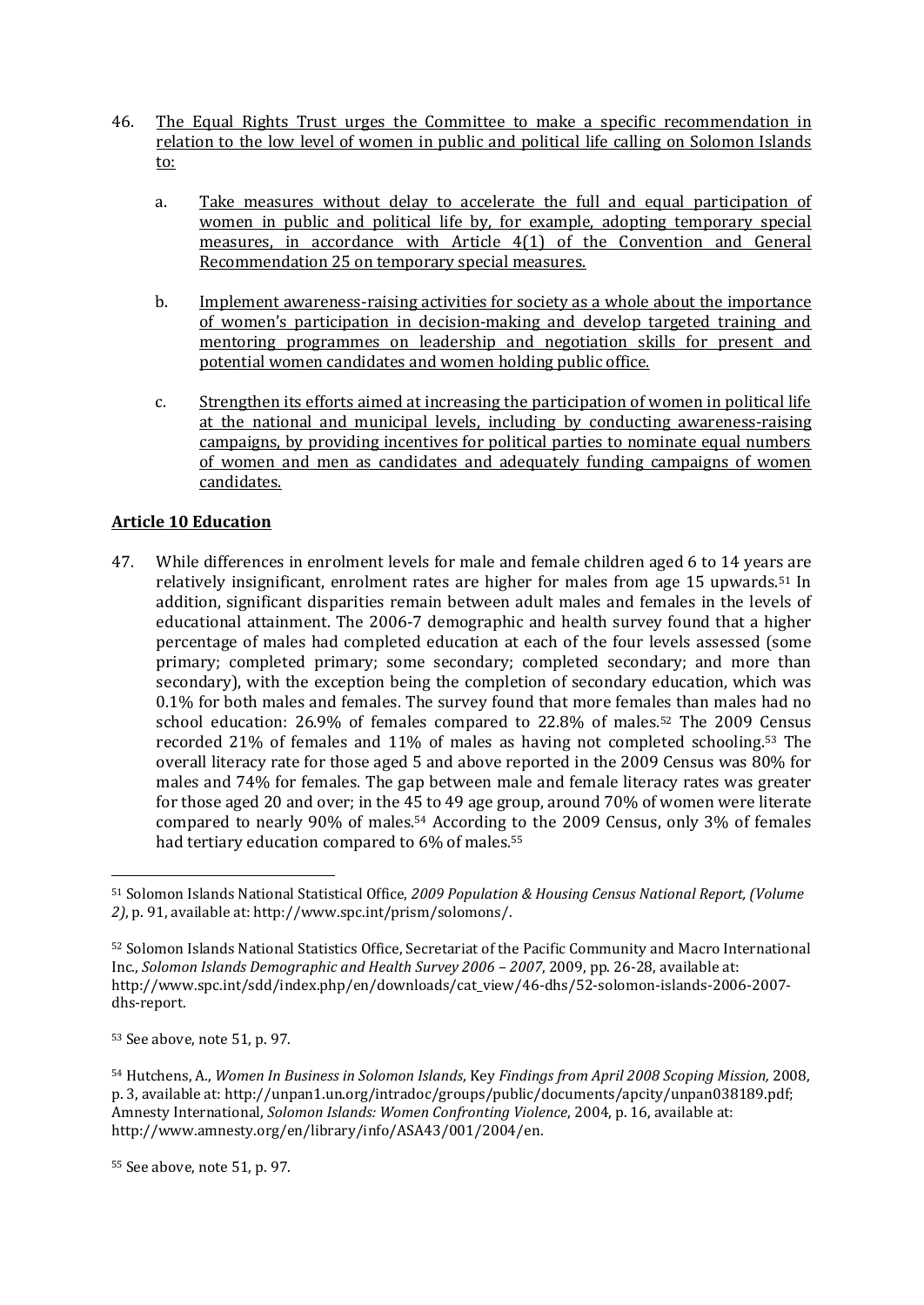48. The cost of education, lack of facilities and cultural attitudes towards women's role in society all prevent women and girls from accessing education.<sup>56</sup> The Equal Rights Trust spoke to a 32 year old female from the Western province whose pregnancy disrupted her education:

> *Because I was pregnant, I could not complete my secondary education, compared to male student, he will continue his education.*

- 49. There is also evidence that gender stereotyping is reflected in areas of study: more women than men study nursing, education and administration and finance, while men dominate in the study of areas involving industry and resources.<sup>57</sup>
- 50. The Equal Rights Trust urges the Committee to make a specific recommendation in relation to education calling on Solomon Islands to:
	- a. Ensure that all girls are entitled to free primary and secondary education;
	- b. Take steps to redress the gender imbalance in enrolment in tertiary education;
	- c. Introduce programmes to tackle the high illiteracy rate of women; and
	- d. Tackle gender stereotyping which may discourage women from pursuing certain types of education.

## **Article 11 – Employment**

- 51. According to the report submitted by Solomon Islands to the Committee, "[w]hile female participation in the labour force has increased, there are still significant gender gaps in participation rates, occupational levels and wages".<sup>58</sup> Women's ability to enter the work force is significantly affected by the lack of equal access to training and education.<sup>59</sup> As noted in other reports to the Committee, cultural expectations that women will remain in the home and undertake unpaid domestic work also limit women's employment opportunities.<sup>60</sup>
- 52. At the time of the 2009 Report on Economic Activity and Labour Force (part of the 2009 Census), male participation in paid work for those aged 15 and over was 35%, twice as

<sup>60</sup> See above, note 39, p. 25.

<sup>1</sup> <sup>56</sup> Amnesty International, *Solomon Islands: Women Confronting Violence*, 2004, p. 16, available at: http://www.amnesty.org/en/library/info/ASA43/001/2004/en.

<sup>57</sup> Secretariat of the Pacific Community, *Stocktake of the gender mainstreaming capacity of Pacific Island governments – Solomon Islands,* 2012, p. 9, available at:

[http://www2008.spc.int/images/publications/en/Divisions/Hdp/solomon-islands-gender](http://www2008.spc.int/images/publications/en/Divisions/Hdp/solomon-islands-gender-stocktake.pdf)[stocktake.pdf.](http://www2008.spc.int/images/publications/en/Divisions/Hdp/solomon-islands-gender-stocktake.pdf)

<sup>58</sup> UN Committee on the Elimination of Discrimination against Women, *Consideration of reports submitted by States parties under article 18 of the Convention: Initial to third periodic reports: Solomon Islands, C*EDAW/C/SLB/1-3, 2013, Para 254.

<sup>59</sup> See above, note 57.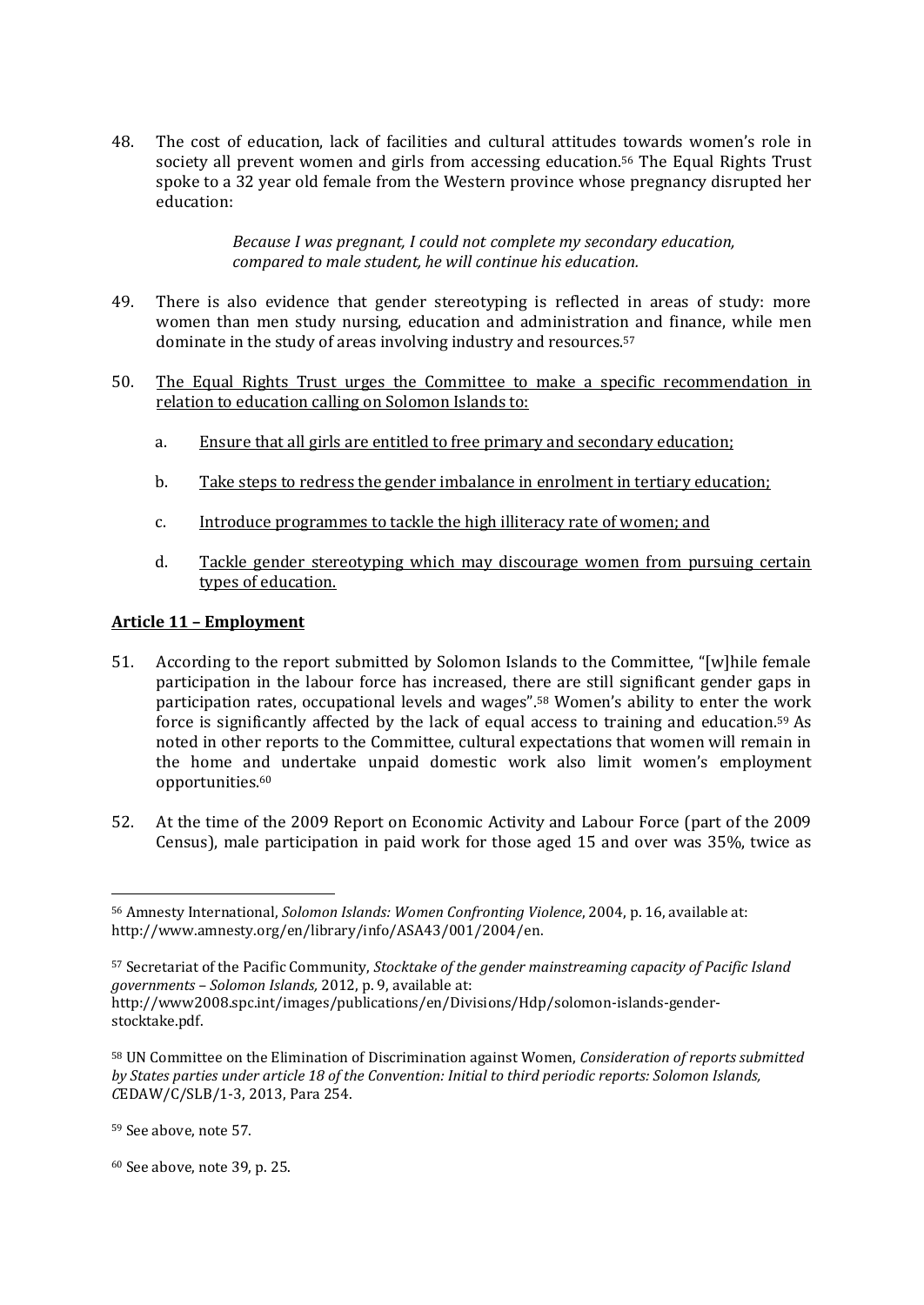high as female participation, 17.5%.<sup>61</sup> This result was similar to that in the 1999 Census, which reported male participation at 32.2% and female participation at 15.1%.<sup>62</sup> The 2009 Census identified that women made up 33% of the total employed population, with men constituting the remaining two thirds.<sup>63</sup> The 2006-7 demographic and health survey reported 42.1% of married woman aged 15 to 49 years old were employed during the 12 months prior to the survey date compared to 87.1% of married man in the same age group.<sup>64</sup> According to UNDP statistics, the estimated average earned income in 2005 for men was US \$2,672, with women earning US\$1,345, close to half the average male wage.<sup>65</sup>

- 53. The 2009 Report on Economic Activity and Labour Force provided statistics on the breakdown of paid employment between industry sectors. Of 26,669 women reported to be in work, the majority were employed in agriculture (10,010), wholesale and retail trade (3,417), education (3,284), private household (1,951), public administration and social security (1,659).<sup>66</sup> More women than men were employed in accommodation and food services, health and social work and working in households.<sup>67</sup> The Report also revealed regional disparities, identifying that 12.7% of women in rural areas were paid workers compared to 27.9% in urban areas.<sup>68</sup> Honiara had by far the highest proportion of women in work, with 60% working as employees, employers or self-employed. In comparison, other provinces were either below or slightly over 10%, other than Western Province at just below 20% and Guadalcanal at around 15%.<sup>69</sup> Overall, greater levels of participation were evidence in subsistence work.<sup>70</sup>
- 54. Women have reported barriers to starting their own businesses due to discrimination. The wait to obtain a licence for a business was reported to be several months for women and several weeks for men. Women perceived the attitude of both male and female staff in the registry to be that "women 'are not meant to do business.'"<sup>71</sup> Women also reported that they felt disadvantaged because, unlike men, they did not pay bribes for faster

<sup>62</sup> *Ibid*.

**.** 

<sup>63</sup> See above, note 58, Para 256.

http://www.ifc.org/wps/wcm/connect/0465238049fb0beca26eebd1a5d13d27/IFC\_Gender+and+Inv+C limate+Reform+Assessments+\_SolomonIslands.pdf?MOD=AJPERES.

<sup>66</sup> See above, note 61, p. 42.

<sup>67</sup> *Ibid.*, p. 41.

<sup>68</sup> *Ibid.*, p. 34.

<sup>69</sup> *Ibid.*, p. 32.

<sup>71</sup> See above, note 54, p. 4.

<sup>61</sup> Solomon Islands National Statistical Office, *Report on Economic Activity and Labour Force – 2009 Population and Housing Census*, 2009, p. 35, available at: [http://www.spc.int/prism/solomons/index.php/sinso-documents?view=download&fileId=61.](http://www.spc.int/prism/solomons/index.php/sinso-documents?view=download&fileId=61)

<sup>64</sup> See above, note 52, p. 271.

<sup>65</sup> Hedditch, S., Manuel, C., *Solomon Islands, Gender and Investment Climate Reform Assessment*, 2010, p. 9, available at :

<sup>70</sup> *Ibid.*, p. 31-32.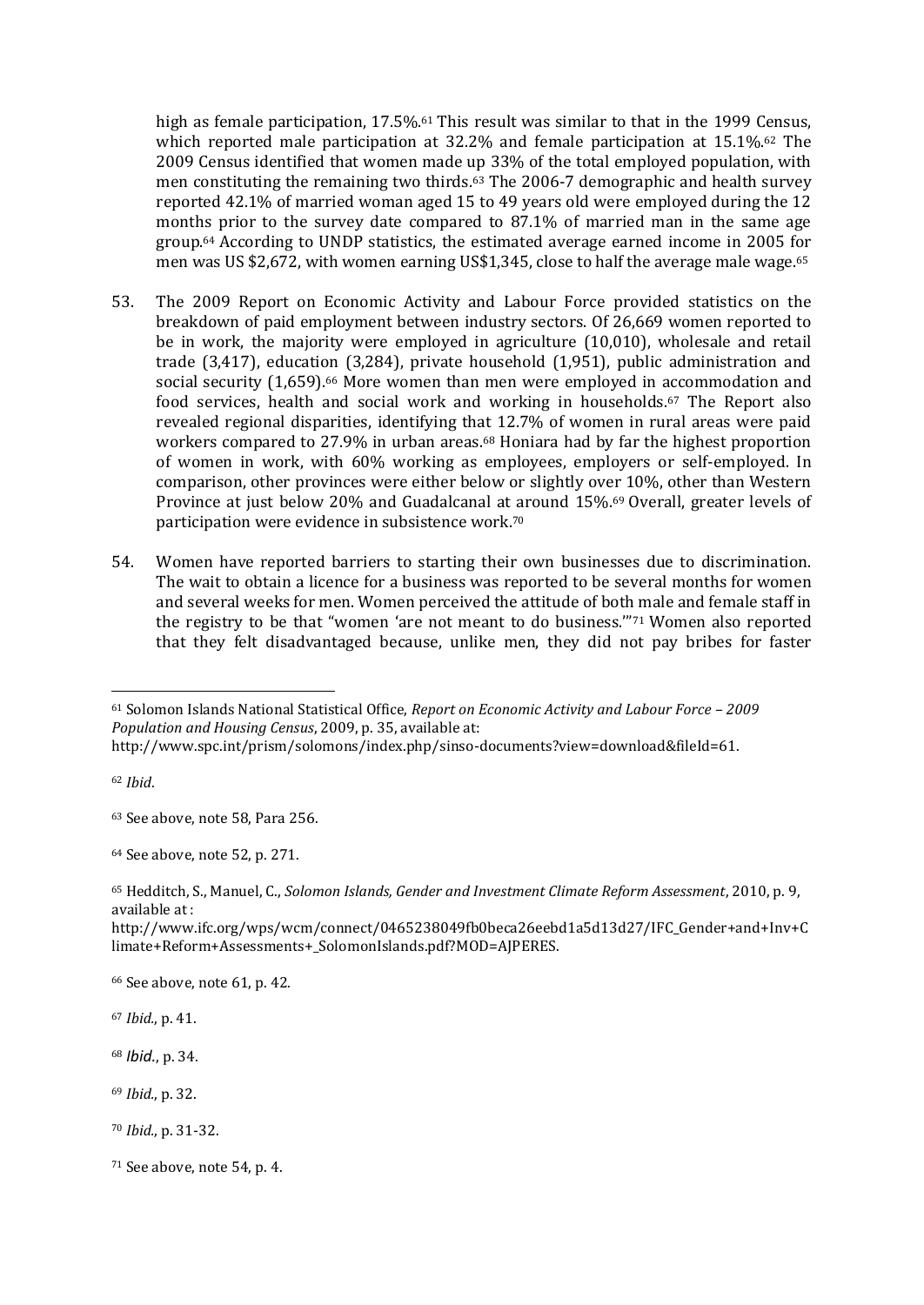processing.<sup>72</sup> Similarly, it has been reported that women faced long waits to obtain credit and were required to have a male guarantor although they met eligibility requirements.<sup>73</sup> Women wishing to sell goods in the market reported harassment by drunken men and favouritism in allocation of a limited number of stalls to men selling betel nut. This favouritism led to women selling goods out in the streets, where they had safety concerns.<sup>74</sup>

- 55. The Equal Rights Trust urges the Committee to make a specific recommendation in relation to employment calling on Solomon Islands to:
	- a. Introduce comprehensive equality law which includes provisions prohibiting discrimination, including harassment, in the workplace;
	- b. Remove discriminatory provisions in the Labour Act which unjustifiably prohibit women from undertaking certain forms of work;
	- c. Take urgent steps to tackle the gender pay gap, through legislation and mandatory pay audits;
	- d. Eliminate barriers to women starting their own businesses, such as difficulties in obtaining credit and favouritism towards men.

## **Article 12 – Healthcare**

- 56. Inadequate access to health services is a problem for large parts of the population of Solomon Islands, especially for those residing in the rural areas.<sup>75</sup> Gender disparities in the area of health remain prevalent. According to the 2006-7 demographic and health survey, women of reproductive age are more likely to be affected by conditions caused by malnutrition, such as anaemia, and sexually transmitted diseases (STDs), than other parts of the population.<sup>76</sup> Moreover, young pregnant women have a heightened risk of suffering from malaria, which is the lead cause of morbidity and mortality in Solomon Islands.<sup>77</sup>
- 57. With regard to sexual and reproductive health, the majority of women reported having a relatively high level of sexual autonomy. However, a number of women stated a belief that they could not refuse sex with their husband under any circumstances.<sup>78</sup> Additionally, research shows that women who are not in an equal position with their husbands when making decisions in the marriage are less likely to use contraceptives, and have access to prenatal, delivery and post-natal health care.<sup>79</sup> Men also have better access to

1

<sup>79</sup> *Ibid.*, p. 296.

<sup>72</sup> *Ibid.*

<sup>73</sup> *Ibid.,* p. 3.

<sup>74</sup> *Ibid.,* p. 6.

<sup>75</sup> See above, note 52, p. 58.

<sup>76</sup> *Ibid.,* pp. 205-217.

<sup>77</sup> *Ibid*.

<sup>78</sup> *Ibid.*, p. 298.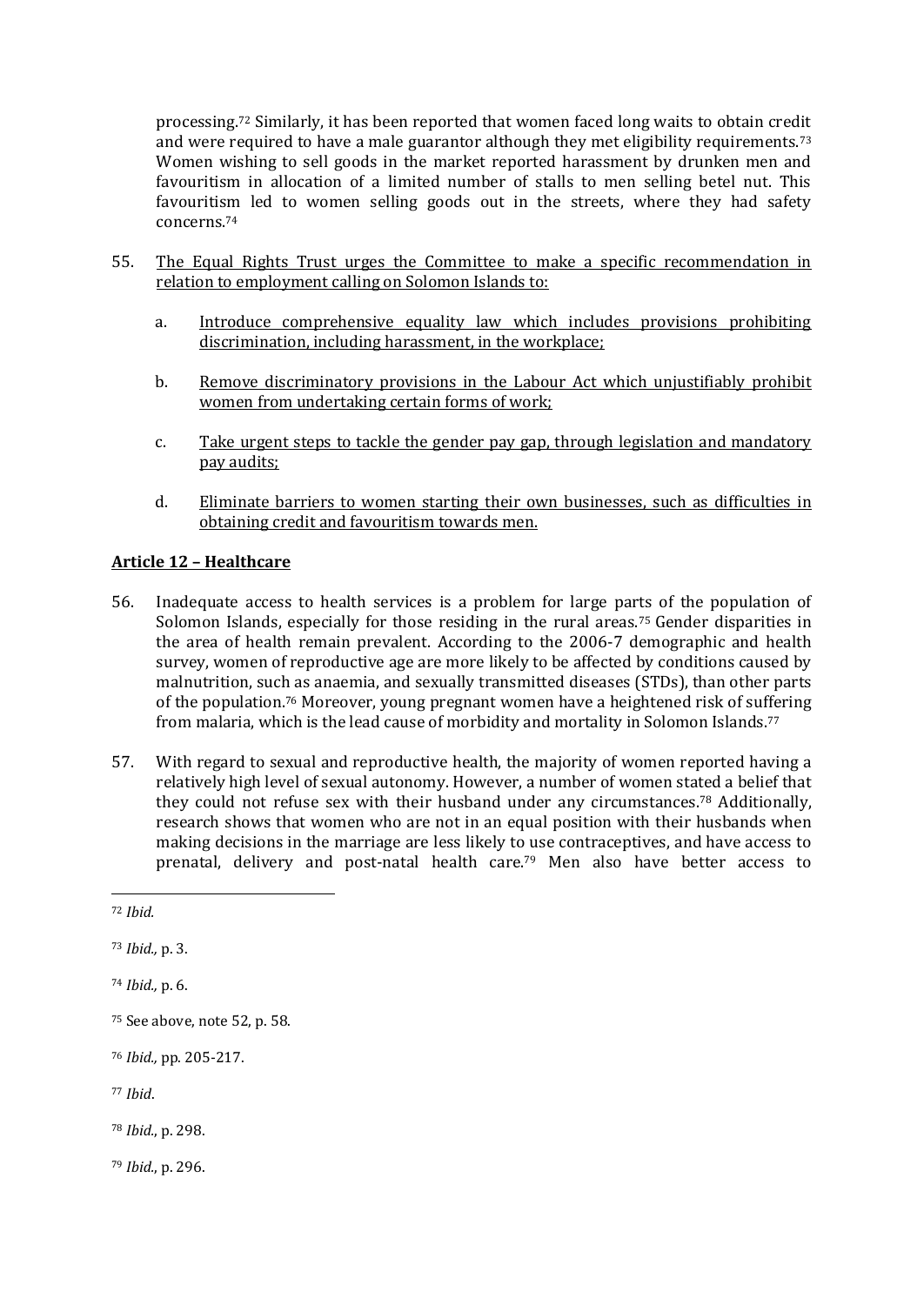contraceptives than women: 81% of men stated that they knew where to get condoms, in comparison to just 49% of women.<sup>80</sup>

- 58. It is reported that women, particularly pregnant women aged between 15 and 24, are at the highest risk of contracting HIV. This vulnerability is primarily caused by gender inequality arising through sexual violence, cultural sanctioning of male infidelity, early marriage and unequal negotiating power in relation to sexual relations.<sup>81</sup>
- 59. The Equal Rights Trust urges the Committee to make a specific recommendation in relation to healthcare calling on Solomon Islands to:
	- a. Take steps to improve the healthcare of women of reproductive age who are more likely to affected by particular conditions and diseases such as malaria;
	- b. Ensure free and easy access to reproductive healthcare, including contraception, for all women;
	- c. Provide sex and relationship education in schools to tackle gender inequality in relationships, unequal power relations, and greater risk of young women contracting sexually transmitted diseases, including HIV.

#### **Article 16 – Marriage**

- 60. As noted in the state's report to the Committee, in some parts of the Solomon Islands, a "bride price" is traditionally given by the family of the groom to the family of the bride on a marriage.<sup>82</sup> Traditionally, bride price involved the family of the groom giving shell money to the family of the bride, to compensate them for the loss of their daughter, and the practice was partly about building a relationship between the families. However, the practice has changed in recent years as large cash payments are made, leading to a view that bride price gives a man ownership of his wife and the right to treat her as he pleases.<sup>83</sup>
- 61. A study on violence against women published by the Secretariat of the Pacific Community in 2009 found that women in marriages involving the payment of a bride price were "significantly more likely" to experience violence from their intimate partner:

*Bride price was found to be a strong risk factor for women's experiences of partner violence. Women whose bride price had not been fully paid were particularly at risk. They were more than two and a half times more likely to experience violence than women whose marriage did not involve bride price.*<sup>84</sup>

<sup>80</sup> *Ibid.*, p. 252.

<sup>81</sup> See above, note 57, p. 8.

<sup>82</sup> See above, note 58, Para 124.

<sup>83</sup> Secretariat of the Pacific Community for Ministry of Women, Youth & Children's Affairs, *Solomon Islands Family Health and Safety Study: A study on violence against women and children*, 2009, pp. 149-150, available at:

[http://www.spc.int/hdp/index.php?option=com\\_docman&task=cat\\_view&gid=39&dir=ASC&order=name](http://www.spc.int/hdp/index.php?option=com_docman&task=cat_view&gid=39&dir=ASC&order=name&Itemid=44&limit=5&limitstart=10) [&Itemid=44&limit=5&limitstart=10.](http://www.spc.int/hdp/index.php?option=com_docman&task=cat_view&gid=39&dir=ASC&order=name&Itemid=44&limit=5&limitstart=10)